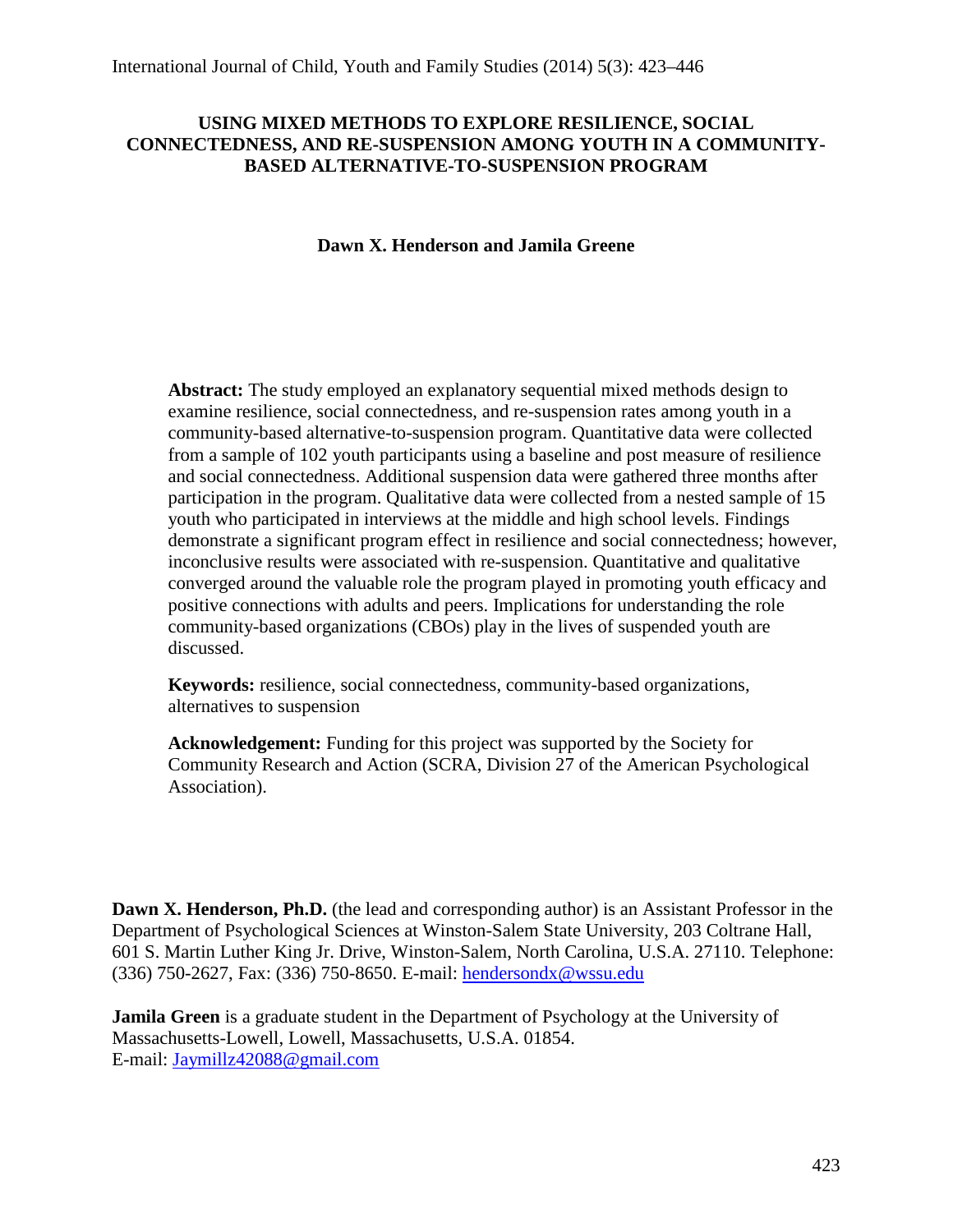In 2006 more than 3 million youth were suspended from public schools in the United States (National Center for Education Statistics, 2013) and, unfortunately, this translates into one in every 10 youth in public school being sent home. Youth who consistently receive out-ofschool suspension (OSS) are more likely to develop negative psychosocial and academic outcomes that include further truancy, diminished self-esteem, grade retention, dropping out, and involvement in the criminal justice system (Cameron, 2006; Carpenter & Ramirez, 2007; Hatt, 2011; Hemphill, Heerde, Herrenkohl, Toumbourou, & Catalano, 2006; Krezmien, Leone, & Achilles, 2006). While OSS provides a clear consequence for youth who do not adhere to school policies, it disengages youth from the school context and can diminish a youth's ability to maintain bonds found in school with teachers and peers (Henry & Huizinga, 2007). Moreover, diminishing school bonds may lead to further engagement in truant and anti-social behavior and, for some youth, academic failure (Gregory, Skiba, & Noguera, 2010). Given these deleterious outcomes, there has been an increasing call to provide alternatives to OSS (Dupper, Theriot,  $\&$ Craun, 2009).

To date, the majority of alternative-to-suspension models are school-based (e.g., inschool suspension) or require students to attend alternative placement in schools designed to meet the unique needs of youth who may exhibit behavior challenges (Dugger & Dugger, 1998; Eichas et al. 2010; Nichols & Steffy, 1999). Although models may vary, similarities exist across these programs in their emphases on providing behavior management strategies (e.g., anger management and conflict resolution) and academic instruction (Dupper et al., 2009; Tobin & Sprague, 2000). Albeit an importance context to youth, what happens when youth are not provided with these alternatives? For many youth, they are in transition between home and school and need to access other resources in order to prevent engagement in negative behavior. Other resources, such as community-based organizations (e.g., YMCA) can serve as an alternative to suspension by providing youth with the opportunity to be re-engaged in a supervised environment and continue to receive academic reinforcement. However, to the authors' knowledge, very little research has examined the role of community-based organizations in providing such alternatives.

Community-based organizations (CBOs) play an important role in facilitating and delivering prevention and intervention programs for youth (Boyle, 2002; Christensen, Pallister, Smale, Hickie, & Calear, 2010; Hansen et al., 2013). Consequently, CBOs serve as community assets in the development of youth and, in some cases, prevent youth from engaging in such risky behaviors as substance use, unprotected sex, and violence (Mozaffarian et al., 2010; Skybo & Polivka, 2007; Whiteley et al., 2007; Yampolskaya, Brown, & Vargo, 2004). In addition, evidence consistently cites the important role CBOs play in promoting positive youth development; this is especially true among youth in low-income neighborhoods (Boyle, 2002; Quane & Rankin, 2006; Wong, 2010). These organizations often serve as extensions to and partners for the youth's family and school by reinforcing community bonds and sustaining a network of positive adults youth can access (Edwards, Mumford, & Serra-Roldan, 2007; St. Pierre, Mark, Kaltreider, & Campbell, 2001; Tebes et al., 2007).

## *The Role of CBOs in Resilience*

CBOs can be characterized as a promotive factor in the resilience model proposed by Fergus and Zimmerman (2005). More specifically, CBOs serve as an external resource for youth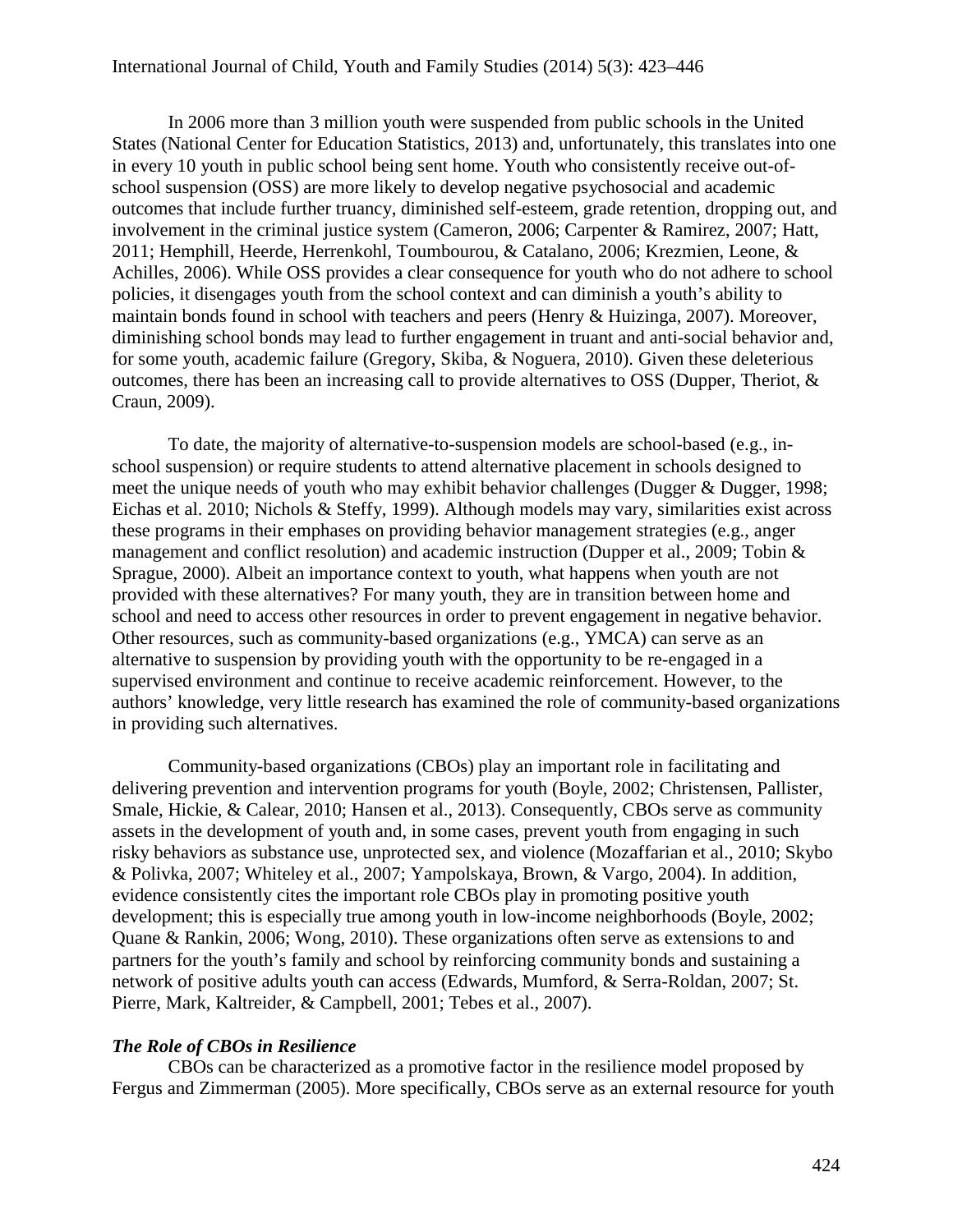to access by supporting positive connections with adults and facilitating youth competence (Bowers et al. 2010; Laser & Leibowitz, 2009; Lerner, Fisher, & Weinberg, 2000). Youth who have strong social connections with adults across their neighborhood and family are less likely to engage in risky behavior and substance use (Karcher & Finn, 2005). These connections are central to interventions that seek to promote resilient functioning among youth (Karcher & Sass, 2010).

When youth have a sense of connectedness to their social ecology it fosters active engagement in their community and optimal trajectories. Thus CBOs serve as an essential component to a youth's socio-ecology and play a vital role in providing social support and promoting asset-building (Cicchetti, 2003). Moreover, CBOs are relevant social institutions that provide meaningful resources to support youth well-being (Ungar et al., 2008). As a community resource, CBOs can further counter the negative effects of suspension and support youth's successful transition back into the school context. Unfortunately, very little is known about how CBOs promote resilience and serve as alternatives to OSS. The limited evidence does suggest that alternative to suspension models in CBOs support engagement in pro-social behavior and reduce re-suspension rates among youth (Bruenlin et al., 2004; Dupper, 1998; Weissman et al., 2005).

#### *Purpose of the Study*

The present study aims to understand the role of a community-based alternative-tosuspension program in increasing resilience, social connectedness, and reducing re-suspension rates among youth. More specifically, quantitative data were collected using a baseline and post intervention measure of resilience (Ungar et al., 2007; Ungar et al., 2008) and social connectedness (Lee, Draper, & Lee, 2001) and suspension data. Qualitative data were collected using an open-ended interview from a nested sample of youth participants. To address the aims of the study, the following research questions were proposed: (a) Is there a program effect from baseline to post intervention in resilience and social connectedness among youth? (b) Are resilience and social connectedness significant predictors of youth not being re-suspended three months after their involvement in the program? (c) How do youth describe their experience in the program and its impact on their lives?

#### **Methods**

To address the research questions outlined above, the authors used an explanatory sequential mixed methods design (Creswell & Plano Clark, 2011). The explanatory sequential mixed methods design encompasses the collection and analysis of quantitative data followed by qualitative data. In this study, quantitative data were collected on a purposive sample of 102 youth participants in the alternative-to-suspension program to examine program effects in resilience and social connectedness and rates of re-suspension. Qualitative data were collected using interviews with 15 youth participants nested in the larger sample. It was anticipated interviews would explore youth perceptions of their experience and provide a richer analysis of dynamic processes within the program. Thus the explanatory mixed methods design will use qualitative findings to explain a hypothesized increase in resilience and social connectedness through emergent youth experiences (Onwuegbuzie & Leech, 2006). The integration of quantitative and qualitative findings will be highlighted in the discussion section (see Figure 1).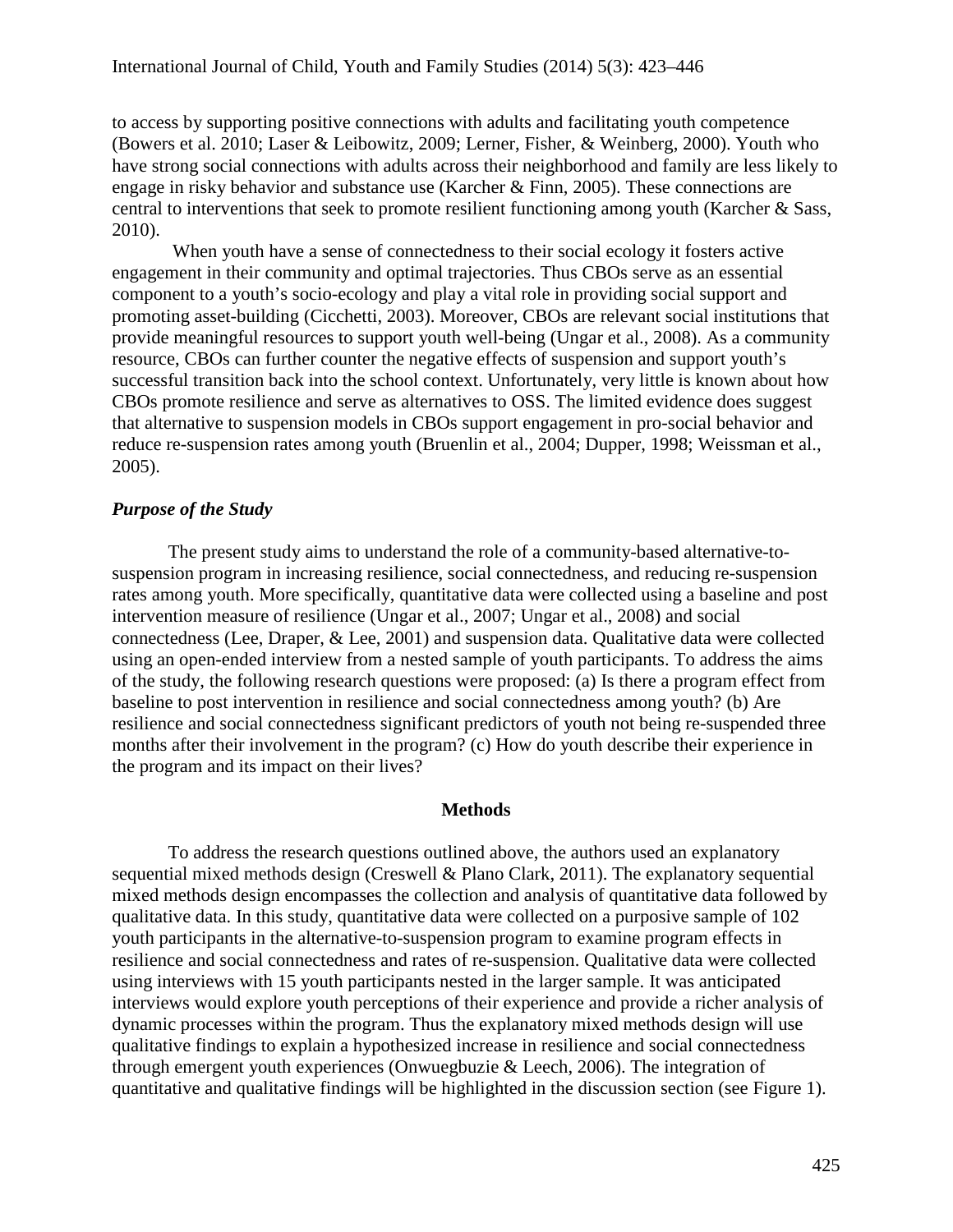# *Figure 1.* **Model of sequential explanatory mixed methods design**

| <b>Phase</b>                                                                    | Procedure                                                                                                                         | Outcome                                                                                                                                                                                                       |  |  |
|---------------------------------------------------------------------------------|-----------------------------------------------------------------------------------------------------------------------------------|---------------------------------------------------------------------------------------------------------------------------------------------------------------------------------------------------------------|--|--|
| <b>Quantitative Data</b><br><b>Collection</b>                                   | Pre and post measure of<br>resilience and social<br>connectedness.                                                                | · Numeric data<br>• Participant<br>demographics                                                                                                                                                               |  |  |
|                                                                                 | Post collection of re-<br>suspension data (3-months<br>after attendance)                                                          |                                                                                                                                                                                                               |  |  |
| <b>Quantitative Data</b><br><b>Analysis</b>                                     | SPSS Data Analysis<br>Frequencies<br>$\circ$<br>Correlation<br>$\circ$<br>Univariate<br>$\circ$<br>Logistic regression<br>$\circ$ | • Descriptive statistics<br>• Examination of<br>relationships among<br>variables.<br>• Associated between and<br>within group differences<br>• Predictive value of<br>resilience and social<br>connectedness. |  |  |
| <b>Qualitative Data</b><br><b>Collection</b>                                    | Selection of youth for<br>interviews<br>Develop interview protocol                                                                | • 15 youth participants<br>• Interview protocol                                                                                                                                                               |  |  |
|                                                                                 | Conduct interviews with 15<br>participants<br>Note-taking and summary of<br>responses<br>Uploading transcribed data               | Transcribed interviews<br>and notes                                                                                                                                                                           |  |  |
| <b>Qualitative Data</b><br><b>Analysis</b>                                      | NVivo Data Analysis<br>Coding and thematic<br>$\circ$<br>analysis<br>Within and across-case<br>$\circ$<br>theme development       | Conceptual model of<br>emergent themes<br>Codes and themes<br>• Coding matrix                                                                                                                                 |  |  |
| <b>Integration of</b><br><b>Quantitative and</b><br><b>Qualitative Findings</b> | Integration and explanation of<br>quantitative and qualitative<br>findings.                                                       | • Discussion<br>Implications on Practice<br>• Future Research                                                                                                                                                 |  |  |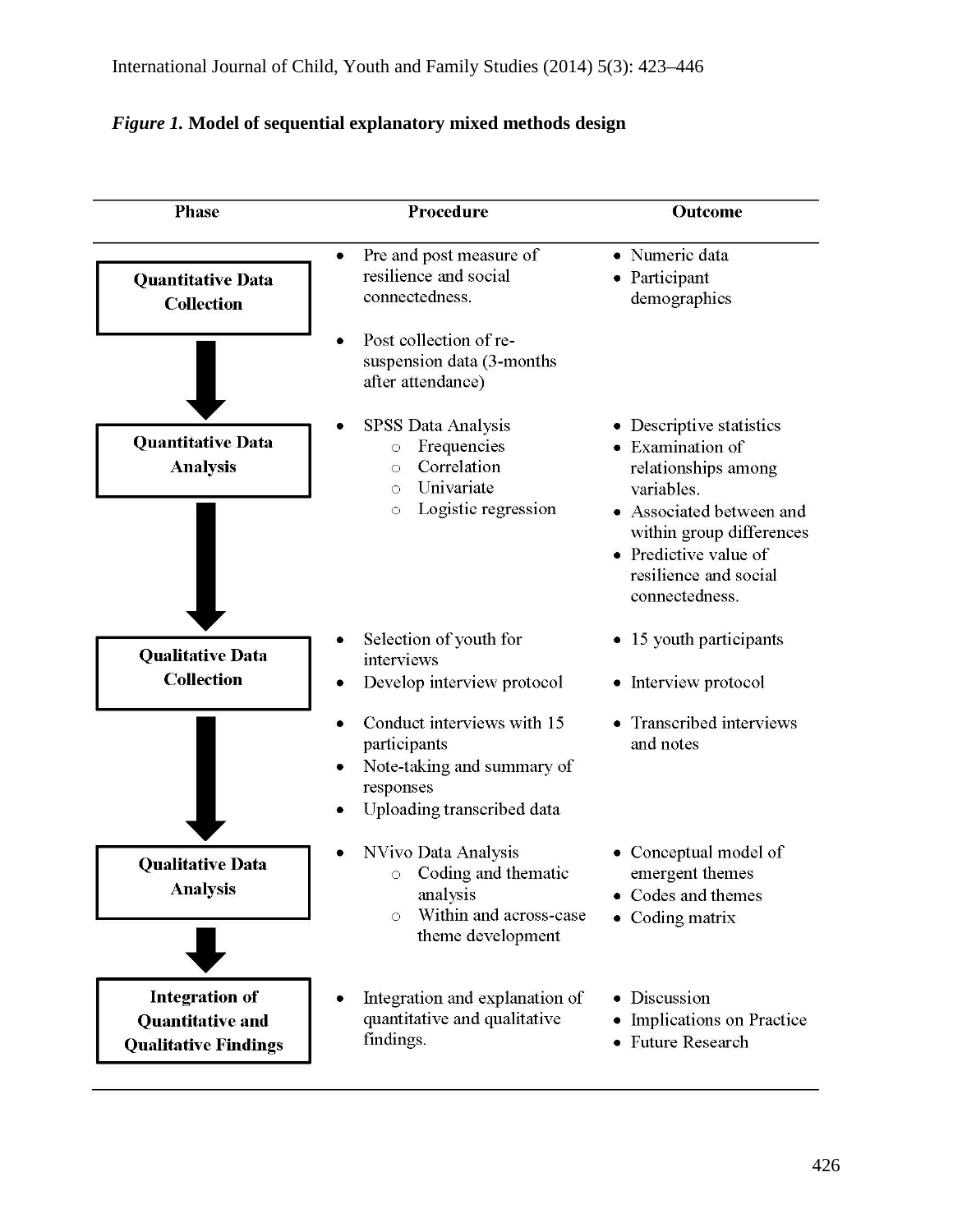#### *Participants*

A purposive sample of youth participants was recruited from the alternative-tosuspension program during the 2011–2012 academic term. A total of 162 youth participated in the program; however, 102 youth completed consent forms and served as the sampling frame for individual and group interviews. Suspended youth were referred to the program by two local school districts or required to participate through court order. The amount of time spent in the program is determined at the discretion of the referring agents (principal or assistant principal) and by the severity of offense. For example, skipping school resulted in 3 days of suspension whereas substance abuse resulted in 10 days. Youth, on average, spent 4 days in the program.

All procedures of the study were approved by the Institutional Review Board and school districts' Office of Assessment and Research. Data on youth offenses and household income were gathered from self-report measures from the program's database. The demographics of the sample are provided in Table 1. About 50% of the youth were suspended for violent-related behaviors (e.g., fighting, bullying, and sexual harassment) and 50% for non-violent related behaviors (e.g., disrespect, truancy, and substance use). The mean age of the sample was 15 years, of whom 61% were between 15 and 19 and 39% were between 11 and 14; 66% were male and 34% female; 63% had an annual household income less than \$25,000. The ethnic composition of the youth was 66% minority (35% African-American, 12% Hispanic, 19% multiethnic or other) and 34% European-American.

The larger sample served as the sampling frame to recruit youth for individual and group interviews. The combination of individual and group interviews would provide insight into individual and convergent meaning (Lambert & Loiselle, 2008; Vaughn, Schumm, & Sinagub, 1996) of youth experiences in the program. To recruit participants for the interviews, a question was placed on the consent form asking individuals if they would like to participate in an interview. Sixty-four youth were identified and organized by demographics (e.g., gender, ethnicity, and household income) to ensure youth reflected the demographics of the larger sample. The youth were contacted to further solicit their interest and schedule interviews. A total of 15 youth participated in interviews, three homogeneous group interviews (based on gender and grade level) and three individual interviews. The description of the interview participants are outlined in Table 2. Group interviews ranged from three to five youth participants and all interviews were conducted in selected middle or high schools and lasted between 45 and 90 minutes.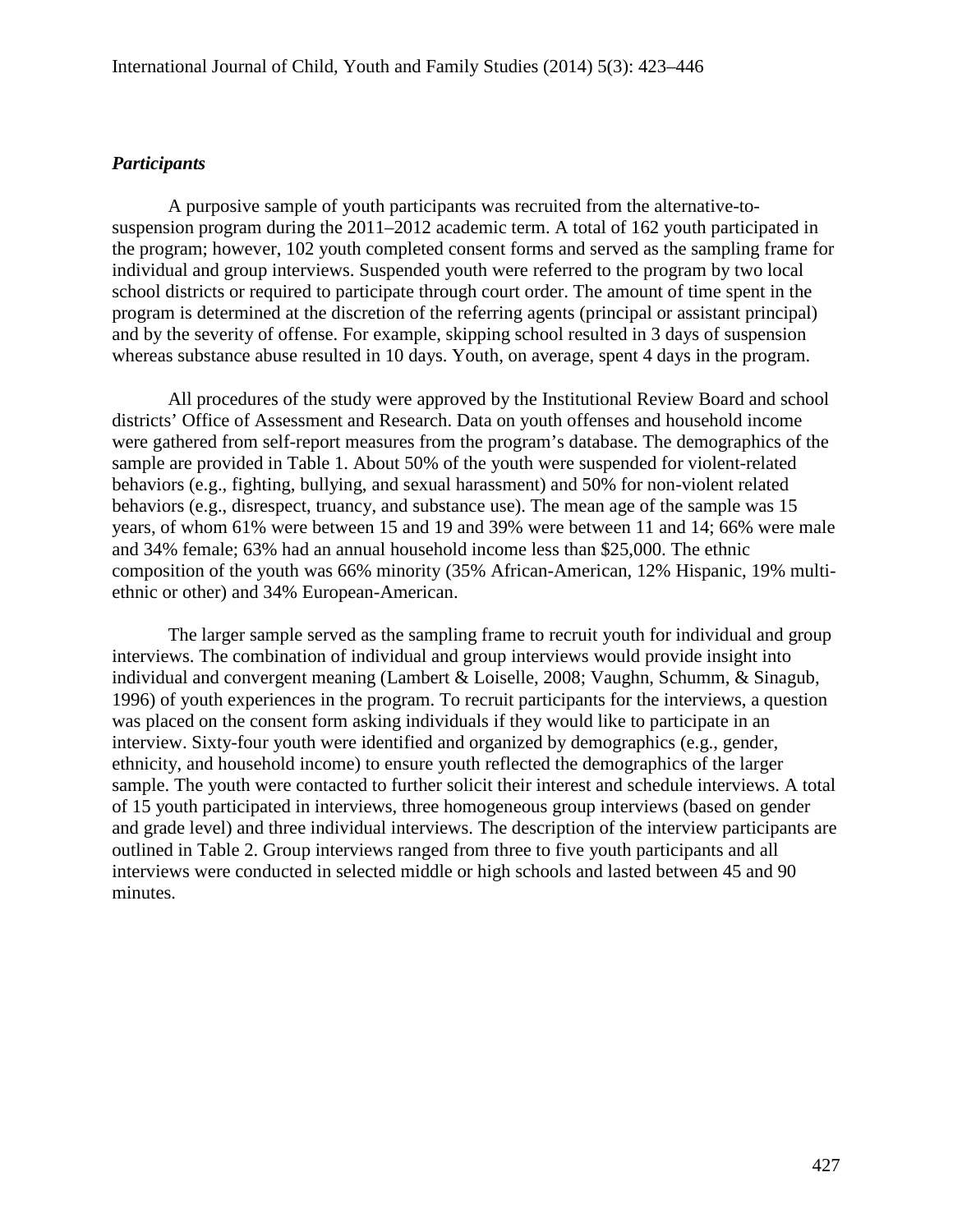|                                 | Gender   |                  | Total      |  |
|---------------------------------|----------|------------------|------------|--|
|                                 | Male     | Female           |            |  |
| Number of Participants          | 67 (66%) | 35 (34%)         | 102 (100%) |  |
| Age $(n = 98)$                  |          |                  |            |  |
| Mean                            | 4.91     | 5.12             | 4.98       |  |
| <b>Standard Deviation</b>       | 1.96     | 1.92             | 1.94       |  |
|                                 | $\cal N$ | $\boldsymbol{N}$ |            |  |
| Ethnicity ( $n = 98$ )          |          |                  |            |  |
| African-American                | 18 (18%) | 16(16%)          | 34 (35%)   |  |
| European-American               | 27(27%)  | 6(6%)            | 33 (34%)   |  |
| Hispanic                        | $8(8\%)$ | 4(4%)            | 12(12%)    |  |
| Other*                          | 12(12%)  | 7(7%)            | 19 (19%)   |  |
| Family Status ( $n = 94$ )      |          |                  |            |  |
| Mother and Father               | 29 (31%) | 8(9%)            | 37 (39%)   |  |
| Mother Only                     | 23 (24%) | 17(18%)          | 40 (43%)   |  |
| Father Only                     | 7(7%)    | 3(3%)            | $10(11\%)$ |  |
| Other                           | 5(5%)    | 2(2%)            | 7(8%)      |  |
| Household Income ( $n = 84$ )   |          |                  |            |  |
| Less than \$25K                 | 30(36%)  | 23 (27%)         | 53 (63%)   |  |
| Between \$25,001 and \$50,000   | 12(14%)  | 2(2%)            | 14 (17%)   |  |
| Between \$50,001 and \$75,000   | 6(7%)    | 2(2%)            | 8(9%)      |  |
| More than \$75,000              | 3(4%)    | 6(7%)            | $9(11\%)$  |  |
| Type of Suspension ( $n = 95$ ) |          |                  |            |  |
| Violent                         | 31 (33%) | 17(18%)          | 48 (51%)   |  |
| Non-violent                     | 31 (33%) | 16(17%)          | 47 (49%)   |  |

## **Table 1. Demographics of the Sample** (*n* = 102)

\*Other included youth participants that described themselves as "Multi-ethnic" or "Asian-American"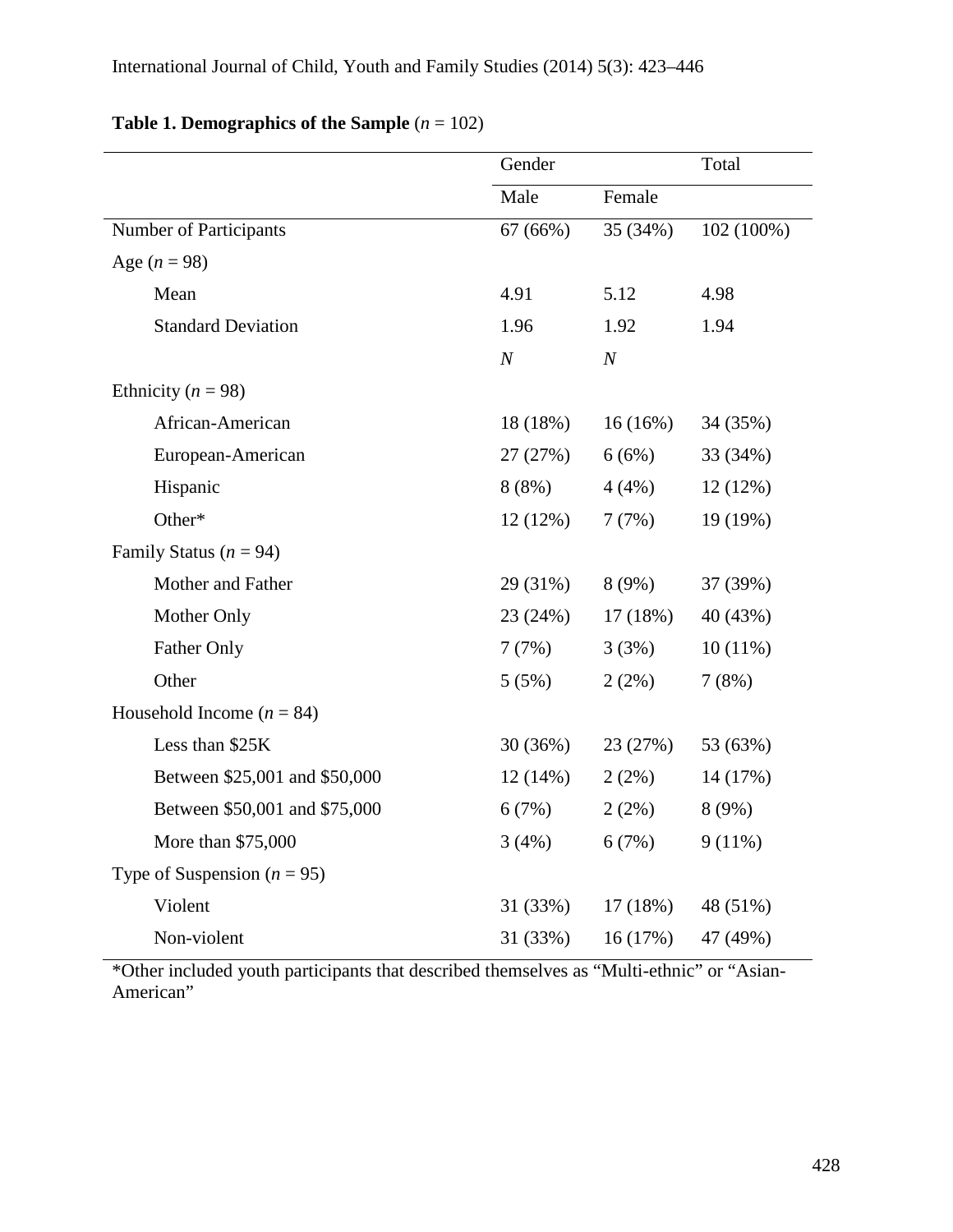# **Table 2. Description of Interview Youth Participants** (*n* = 15)

|                    | Group Interview 1 | Group Interview 2 | Group Interview 3 | Individual 1 | Individual 2 | Individual 3 |
|--------------------|-------------------|-------------------|-------------------|--------------|--------------|--------------|
| n-value            | $\overline{4}$    | 5                 | 3                 | n/a          | n/a          | n/a          |
| Mean age           | 16.8              | 12.0              | 17.7              | 12           | 13           | 17           |
| Gender             | Female            | Female            | Male              | Male         | Male         | Male         |
| Ethnicity $(\%)$   |                   |                   |                   |              |              |              |
| African-American   | 3(75%)            | 1(20%)            | 1(33%)            | $\mathbf{1}$ | $\mathbf{1}$ | $\mathbf{1}$ |
| European-American  | 1(25%)            | n/a               | n/a               | n/a          | n/a          | n/a          |
| Hispanic           | n/a               | $3(60\%)$         | 1(33%)            | n/a          | n/a          | n/a          |
| Other              | n/a               | 1(20%)            | 1(33%)            | n/a          | n/a          | n/a          |
| Family Status (%)  |                   |                   |                   |              |              |              |
| Mother & Father    | 1(25%)            | n/a               | 1(33%)            | n/a          | n/a          | n/a          |
| Mother Only        | 3(75%)            | $5(100\%)$        | 2(67%)            | n/a          | $\mathbf{1}$ | 1            |
| <b>Father Only</b> | n/a               | n/a               | n/a               | 1            | n/a          | n/a          |
| Other              | n/a               | n/a               | n/a               | n/a          | n/a          | n/a          |
| Type of Suspension |                   |                   |                   |              |              |              |
| Non-violent        | 3(75%)            | $2(40\%)$         | $3(100\%)$        | n/a          | 1            | n/a          |
| Violent            | 1(25%)            | $3(60\%)$         | n/a               | $\mathbf{1}$ | n/a          | $\mathbf{1}$ |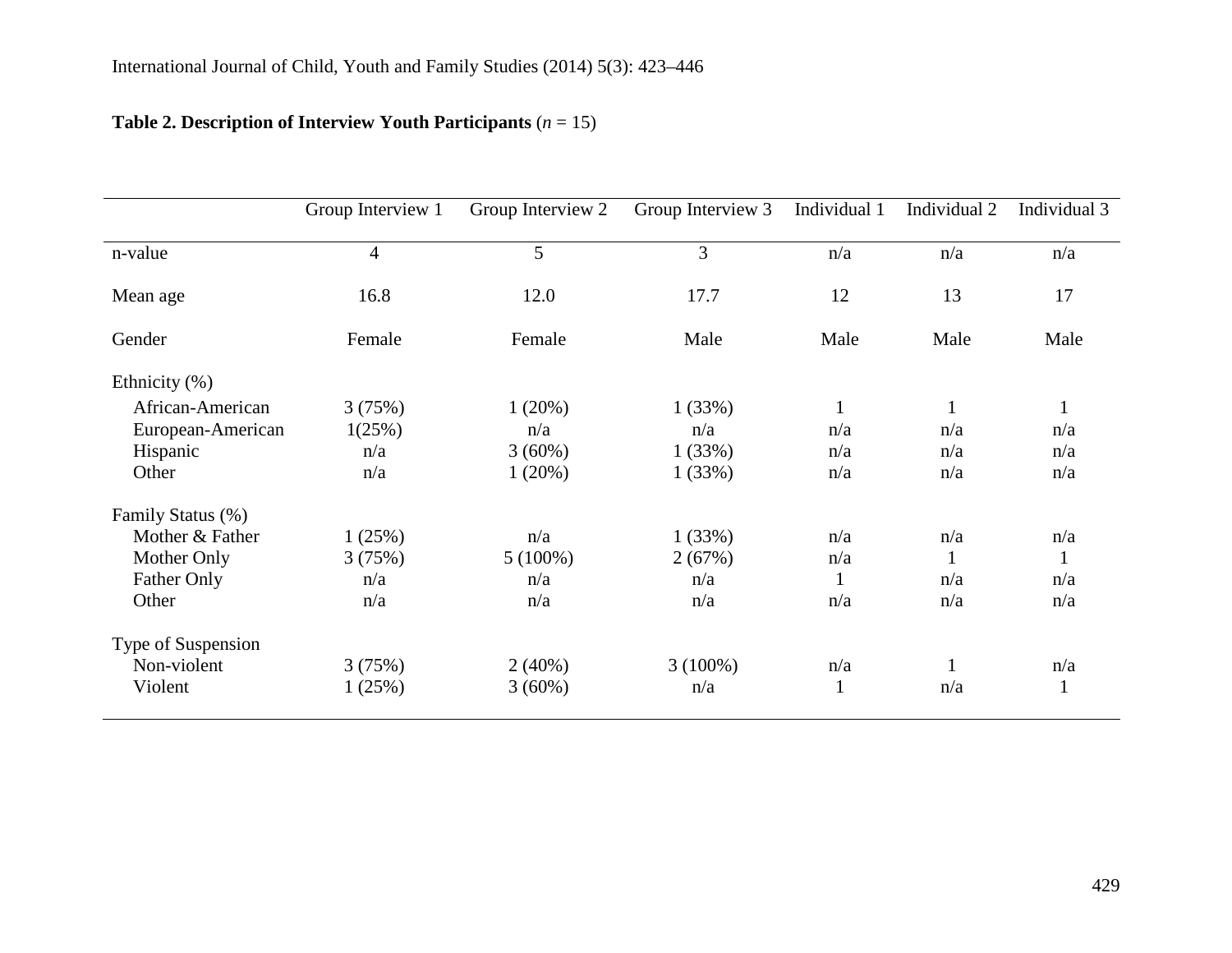## *Context of the Study*

The program was designed to provide an alternative space (outside of being home or involved in other unsupervised settings) for suspended youth and sustain their involvement in pro-social activities (e.g., conflict resolution workshops, group and recreational activities, and academic support). The program operates out of a YMCA (Young Men's Christian Association) located in the southeastern region of the United States. On average, the program annually serves 175 suspended youth from two local school districts. It is grounded in resilience research and employs a strength-based approach that focuses on youth's resources, strengths, and their capacity for change. All youth complete a tree activity on the first day of attendance. The tree activity requires youth to work with program staff to identify youth strengths (in the roots of the tree), goals (in the leaves of the tree), and challenges (lightning). Every day youth are involved in group and recreational activities and participate in workshops facilitated by community partners in conflict resolution and management, healthy relationships, and civic engagement. The program is a free alternative for suspended youth; however, all youth may not attend the program due to parental choice and transportation access to and from the program.

## *Measures*

*Demographic Questionnaire.* The demographic questionnaire was attached to the baseline measures. Youth participants were required to select their ethnic group, gender, age and birthdate, and who they lived with (e.g., mother and father, mother only, father only, and other). At the post level, youth participants were required to select the amount of time spent in the program (ranged from 1 to 3 days, to 5 to 10 or more days).

*Baseline and Post Measure.* The baseline and post measure contained 48-items modified using the *Child and Youth Resilience Measure* or CYRM (Ungar et al., 2007; Ungar et al., 2008) and *Social Connectedness Scale* or SCS (Lee et al., 2001). The CYRM-28 is a 28-item measure used to assess youth resources (individual, relationship with parent/caregiver, and context) that may bolster resilience. The scale has been validated across cross-cultural settings and reports high levels of content validity and internal reliability (Liebenberg, Ungar, & Van De Vijver, 2011; Ungar & Liebenberg, 2011). Youth respond to statements using a 5-point Likert scale from  $(1 = Not at all)$  to  $(5 = A lot)$  that includes statements like "I have people I look up to". A composite score is calculated, where a higher score indicates more resources (individual, relationship, and context level) to promote resilience (scores range from 28 to 140). A scale reliability analysis was conducted in SPSS using responses on the baseline measure among youth participants ( $n = 99$ ), results revealed a Cronbach's alpha of .85.

The SCS is a 20-item measure used to assess the subjective awareness of interpersonal closeness and belonging within a social context (Lee et al., 2001). The scale has been used amongst diverse ethnic groups and reports concurrent validity with self-esteem and community well-being (Lee, 2005). The original 20-item scale requires individuals to respond to statements using a 6-point Likert rating scale from  $(1 =$  strongly disagree) to  $(6 =$  strongly agree). For this study, the authors collapsed the middle range (mildly agree and mildly disagree) into a rating of (neither agree nor disagree). Items include statements like "I feel close to people". A composite score is calculated, where a higher score on the measure indicates a higher perception of social connectedness (scores range from 20 to 100). A scale reliability analysis using responses from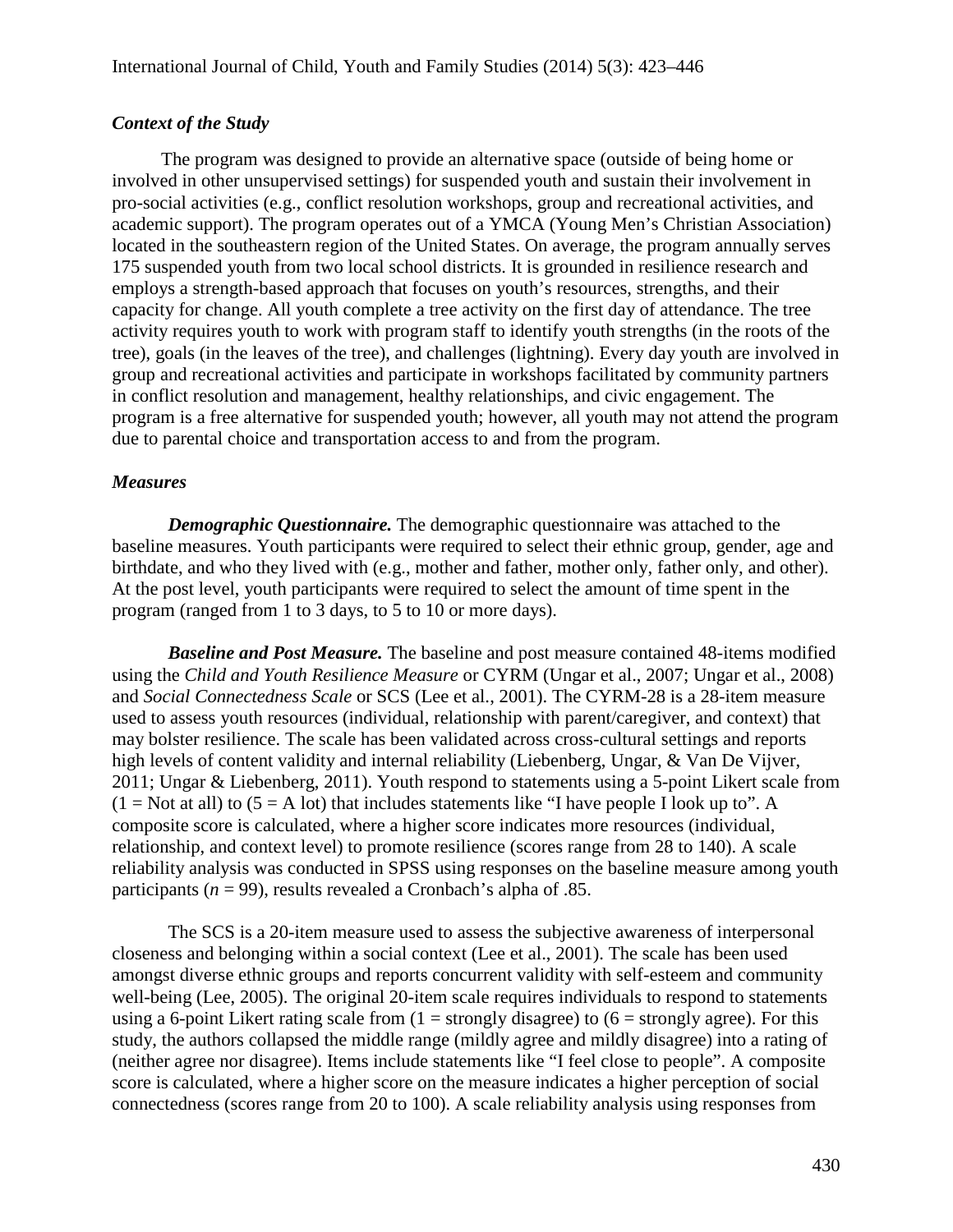the baseline-measure  $(n = 99)$  revealed a Cronbach's alpha of .84. These results are consistent in previous test-retest analysis where  $\alpha$  range from .84 to .96 (Lee, 2005). At the post level, all youth were prompted with the statement, "Please describe how you feel right now in relation to your experience in the program to the following statements".

*Re-Suspension.* The lead author worked with youth participants' school districts to obtain re-suspension data. Using an alphanumeric student ID, the author obtained a list of suspended youth during the academic term. The list contained initial referral and suspension date and subsequent dates if student was re-suspended. For this study, re-suspension was coded as follows: "0" meant the youth was not re-suspended three months after returning to school; and "1" the youth was re-suspended three months after returning to school.

*Interviews.* A semi-structured interview protocol was developed to engage youth participants in describing their experiences in the program and its impact in their lives (deMarrais, 2004). For example, "How would you describe the effect the program has had in your life?" was used as a leading question. All sessions were conducted by the lead author and additional notes were completed by a note-taker. Each session lasted between 45 and 90 minutes.

## **Data Analysis**

## *Quantitative Analysis*

An  $\alpha$ -level of .05 was used as the criterion for all analyses. Descriptive statistics were conducted to obtain a profile of the sample and evaluate the assumption of normality. All variables had skewness and kurtosis values between -1 and +1, which suggest the sample was within the critical value specified. Correlations were conducted to explore the relationship between youth demographics and outcome variables. This allowed the researchers to identify any significant associations that were distinct among youth (e.g., ethnicity, age, and time in the program) and guide the regression analysis. To examine main effects in post scores of resilience and social connectedness, a MANOVA was conducted using the following independent variables: gender, baseline scores on the resilience and social connectedness measure. A logistic regression analysis was employed to determine whether post scores on the resilience and social connectedness predict re-suspension.

## *Qualitative Analysis*

All interviews were recorded via a digital recorder, transcribed and analyzed using *NVivo 10* (Bazeley & Jackson, 2013). The transcribed data underwent a series of analytical procedures. First, the lead author used findings from the quantitative data to frame qualitative analysis. More specifically, all 15 participants' scores on the resilience and social connectedness measure were extracted from the larger sample. Individual items were reviewed from each measure and used to identify specific text segments that reflect the concept. For example, the SCS has the following item: *I feel close to people*; thus text segments were identified and coded that explicate how this manifested among youth interviews. This deductive analytic approach allowed the research team to support predefined codes that would address a relational domain (Esterberg, 2002). Two coders independently reviewed the transcripts and assigned predefined codes to the text segments for each interview (LeCompte, 2000). The lead author reviewed similarities and differences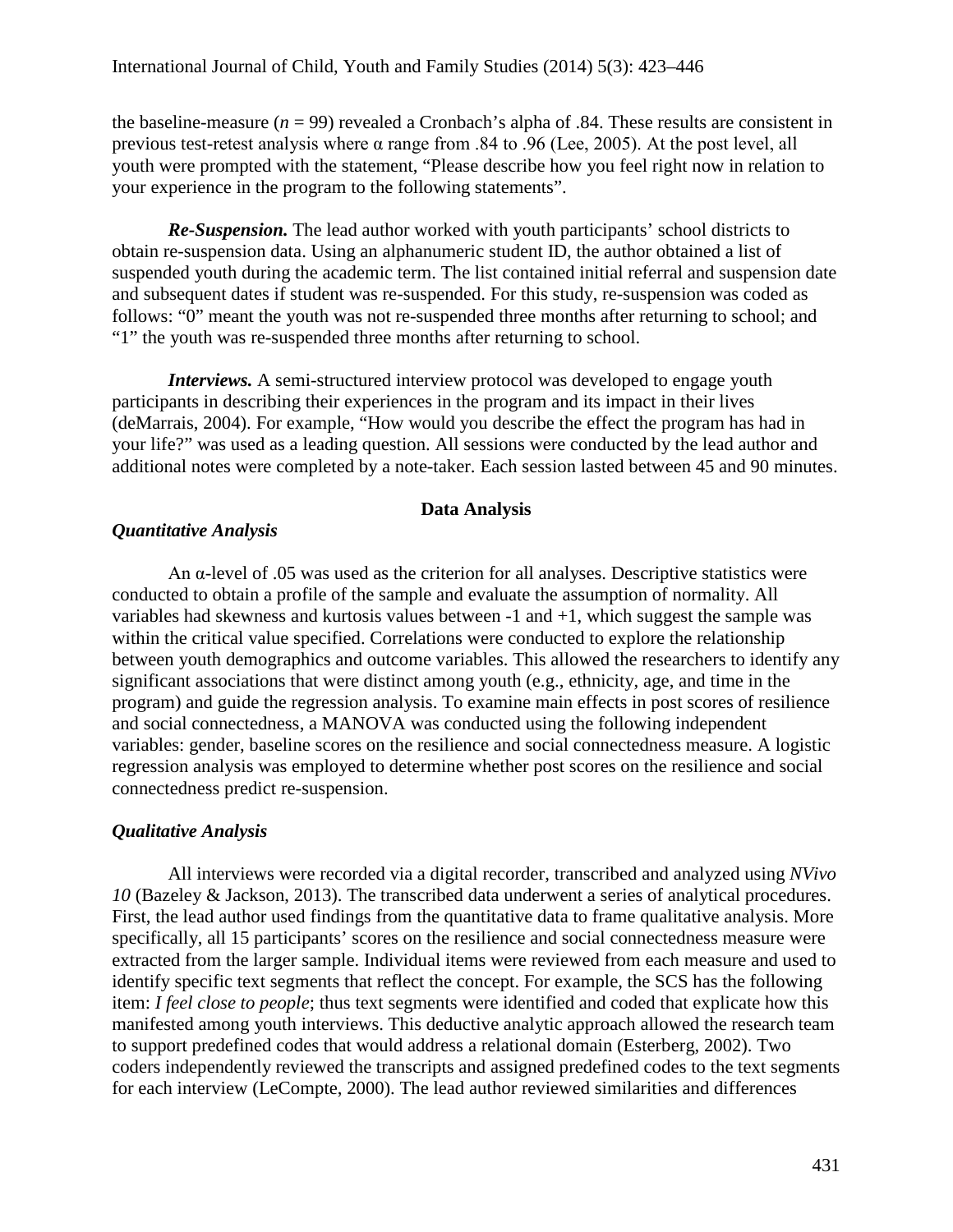across each interview and explored unique relationships between group attributes (e.g., gender) and codes. A total of 20 out of 23 codes were captured across all interviews by both coders, indicating a percent agreement of .87. The codes were then used to develop themes presented in the results section (Braun & Clarke, 2006).

#### **Results**

#### *Quantitative*

Scores on the resilience measure at baseline ranged from 71 to 127; post level scores ranged from 67 to 130. About 43% of the youth scores decreased from baseline to post level. Scores on the social connectedness measure at baseline ranged from 44 to 97; post level scores ranged from 57 to 100. About 23% of youth scores decreased from the baseline to post level. A new set of variables were computed to create two groups of youth: youth who decreased scores in resilience and social connectedness (coded as 1) and youth who increased scores in resilience and social connectedness (coded as 2). The author conducted an independent *t*-test to determine if there were significant differences between youth who increased versus decreased post scores. Results indicated youth who increased their scores in resilience  $(M = 97.72, SD = 13.0)$  scored lower at baseline than youth whose scores decreased ( $M = 104.31$ ,  $SD = 13.18$ ),  $t (98) = 2.47$ ,  $p <$ .05). This was true on the social connectedness measure; results indicated that youth who increased scores in social connectedness scored lower at baseline ( $M = 69.43$ ,  $SD = 10.67$ ) than youth whose scores decreased ( $M = 75.23$ ,  $SD = 11.50$ ),  $t(98) = 2.29$ ,  $p < .05$ ). The results indicate group differences in baseline scores and were used in the multivariate analysis. In regards to overall means, scores on the post measure of resilience  $(M = 103.03, SD = 12.87)$  were significantly higher than scores on the baseline measure ( $M = 100.76$ ,  $SD = 13.28$ ),  $t(99) = -$ 2.00,  $p < .05$ ,  $r = .20$ ; scores on the post measure of social connectedness ( $M = 79.64$ ,  $SD =$ 12.00) were significantly higher than scores on the baseline measure  $(M = 70.85, SD = 11.09)$ , *t*  $(99) = -6.46, p < .001, r = .55.$ 

The correlation matrix indicated that there were no significant associations between youth participant demographics and scores on the CYRM-28 and SCS at baseline and post level (Table 3). However, there were some interesting findings related to type of suspension and resuspension in the analysis. For example, type of suspension was significantly related to scores on the baseline measure of resilience  $(r = .23, p < .05)$ , suggesting that youth who entered the program with non-violent related suspensions scored higher on the resilience baseline measure. Unfortunately, this only accounted for 5% of variability on the baseline resilience measure. Resuspension was significantly related to scores on the post measure of resilience  $(r = -.23, p < .05)$ but was not significantly related to scores on the post measure of social connectedness (*r* = -.17,  $p = .10$ ). Loosely interpreted, these results suggest that individuals who were not re-suspended had higher scores on the resilience measure at the post level.

Since there appeared to be two groups within the scores – that is, youth who demonstrated an increase in scores from the baseline to post level and youth who demonstrated a decrease – a new dichotomous variable was explored. The variable contained two levels,  $1 =$ decrease and 2 = increase. Therefore, a MANCOVA was used to assess group differences in resilience and social connectedness at the post level using baseline scores on the resilience and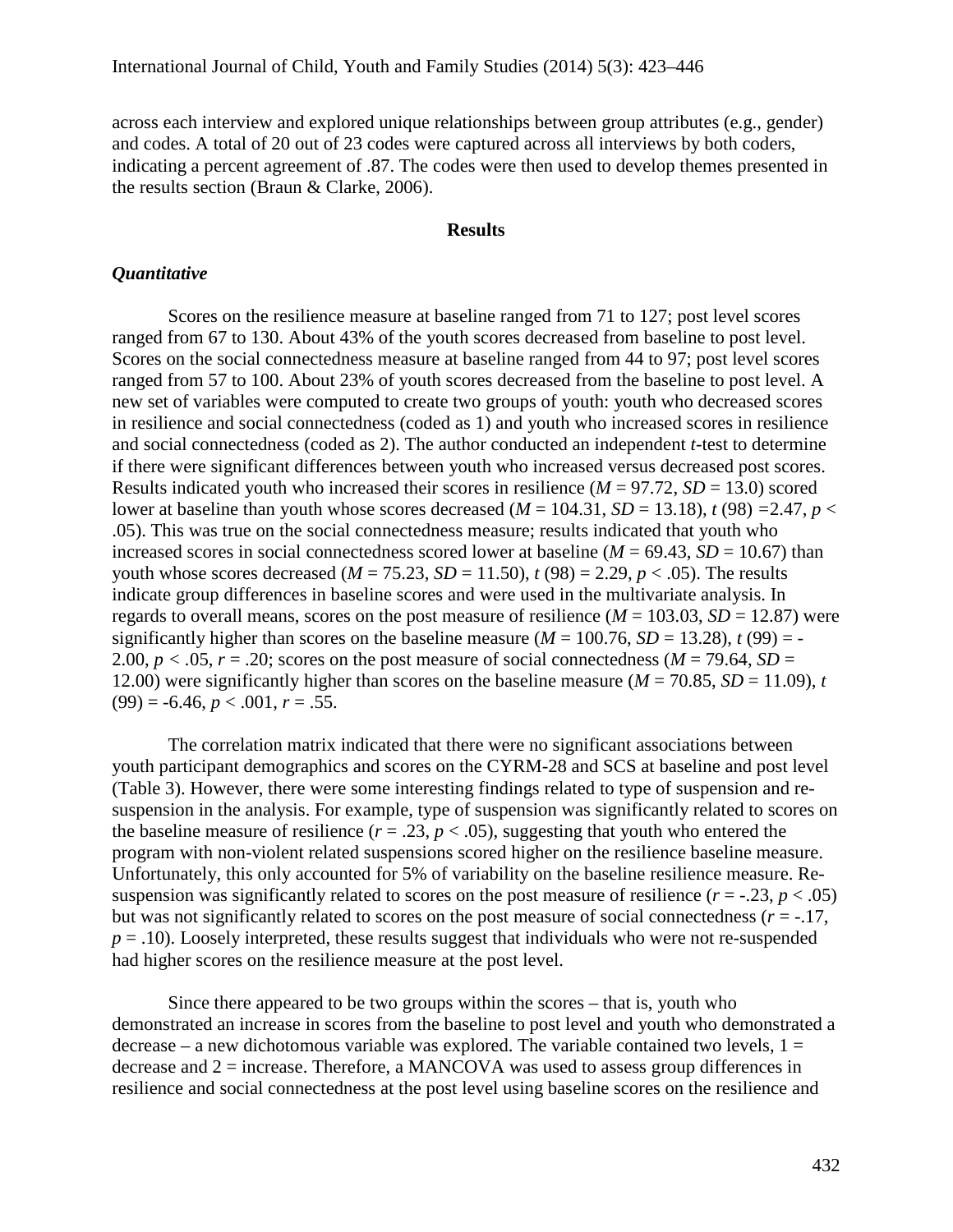social connectedness measures as covariates. Significant results are provided in Table 4. In the resilience post measure, findings indicate significant main effects for baseline scores in resilience,  $F(1, 85) = 157.12$ ,  $p < .01$ ,  $r = .79$ , and score difference group,  $F(1, 85) = 98.56$ ,  $p <$ .01,  $r = .46$ . In the social connectedness post measure, findings indicate significant main effects for baseline scores in resilience,  $F(1, 85) = 10.72$ ,  $p < .01$ ,  $r = .32$ , social connectedness,  $F(1,$ 85) = 20.70,  $p < 0.01$ ,  $r = .41$ , and score difference group,  $F(1, 85) = 52.61$ ,  $p < 0.01$ ,  $r = .24$ . There were no significant main effects for gender or interaction effects for the four independent variables. These results further support findings from the independent *t*-tests.

The results from the correlation suggest that no linear relationship exists among youth demographic variables and baseline and post scores of social connectedness, therefore the logistic analysis regressed re-suspension on post scores in resilience. Baseline scores on the resilience measure and score differences were entered as covariates; this would allow the researchers to examine unique contributions of post scores and determine whether each variable influenced variation. Results from the model indicate that 76% of youth were classified correctly. Unfortunately, scores on the resilience baseline measure did not significantly predict re-suspension (Wald statistic = 2.01,  $p = .16$ , with  $df = 1$ ); in block 2 the baseline measure remained non-significant and scores on the post measure of resilience was not significant (Wald statistic = 2.87,  $p = .09$ , with  $df = 1$ ). To address multicollinearity between variables, the lead author conducted diagnostics using a simple linear regression. The tolerance values were not lower than .1 and VIF value was not greater than 10, which suggest that multicollinearity did not present a major issue for our findings.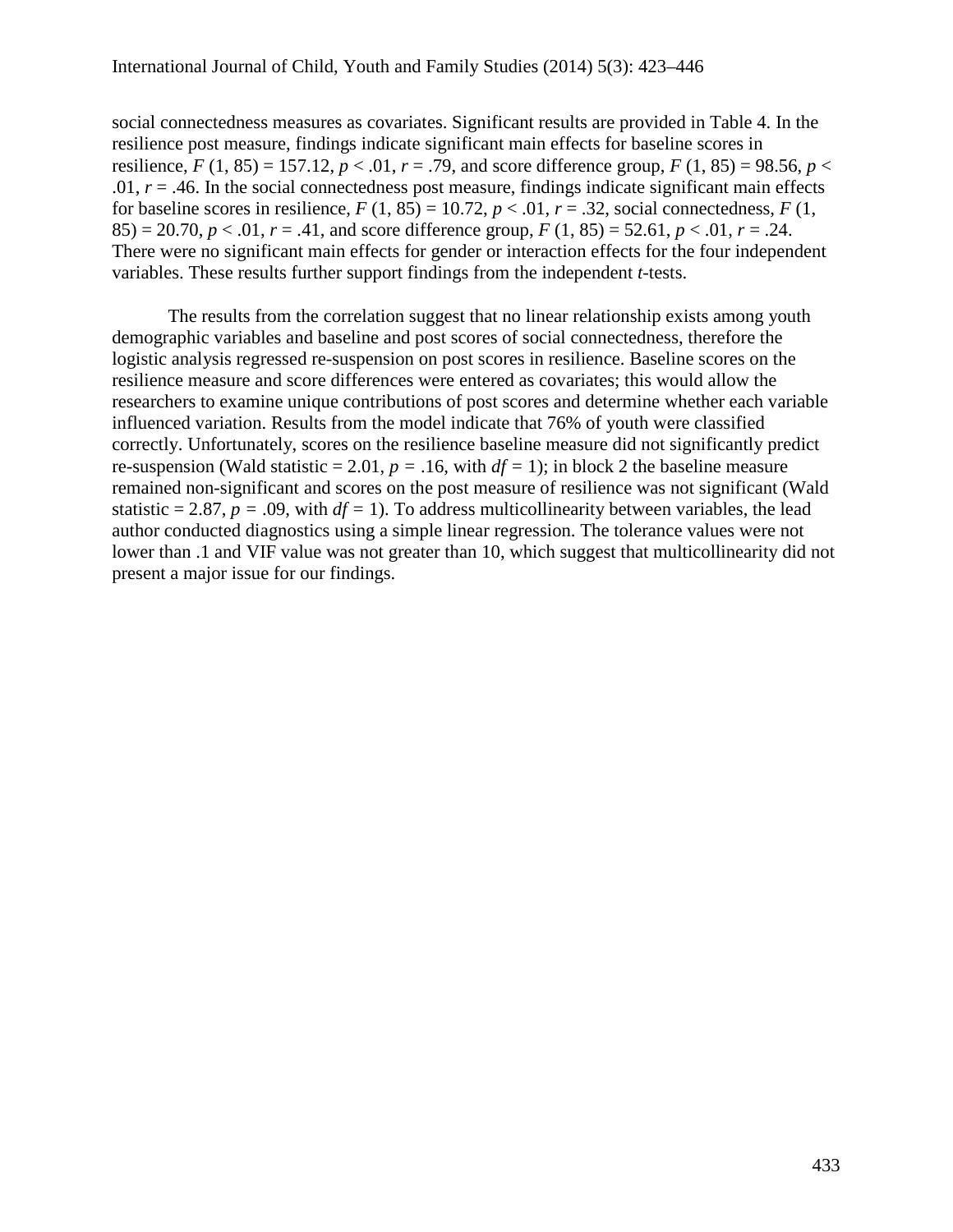|                | AGE          | <b>GDR</b> | <b>ETHN</b>  | <b>LVWT</b>  | PRCYRM       | PSTCYRM PRSCS |              | <b>PSTSCS</b> | <b>INCM</b>  | <b>TINT</b>  | <b>TSUSP</b> | <b>SUSP</b>  |
|----------------|--------------|------------|--------------|--------------|--------------|---------------|--------------|---------------|--------------|--------------|--------------|--------------|
| <b>AGE</b>     | $\mathbf{1}$ |            |              |              |              |               |              |               |              |              |              |              |
| <b>GDR</b>     | .05          |            |              |              |              |               |              |               |              |              |              |              |
| <b>ETHN</b>    | .12          | .12        | $\mathbf{1}$ |              |              |               |              |               |              |              |              |              |
| <b>LVWT</b>    |              | .00.       | .13          | $\mathbf{1}$ |              |               |              |               |              |              |              |              |
| <b>PRCYRM</b>  | .05          | .20        | .09          | $-.09$       | $\mathbf{1}$ |               |              |               |              |              |              |              |
| <b>PSTCYRM</b> | $-.13$       | .01        | .11          | $-.07$       | $.62**$      |               |              |               |              |              |              |              |
| <b>PRSCS</b>   | $-.07$       | .18        | .02          | .05          | $.32**$      | $.31**$       | $\mathbf{1}$ |               |              |              |              |              |
| <b>PSTSCS</b>  | $-.14$       | .05        | .11          | $-.02$       | $.40**$      | $.58**$       | $.57**$      | $\mathbf{1}$  |              |              |              |              |
| <b>INCM</b>    | .09          | $-.06$     | $-.18$       | $-.15$       | $-.10$       | $-.13$        | $-.01$       | $-.12$        | $\mathbf{1}$ |              |              |              |
| <b>TINT</b>    | $.22*$       | .14        | $-.08$       | $-.04$       | $-.10$       | $-.13$        | $-.01$       | $-.12$        | .06          | $\mathbf{1}$ |              |              |
| <b>TSUSP</b>   | $-.10$       | .02        | .10          | .12          | $.22*$       | .20           | $-.07$       | .07           | .01          | .01          | $\mathbf{1}$ |              |
| <b>SUSP</b>    | $-.05$       | $-.00$     | .08          | .02          | $-.15$       | $-.23*$       | $-.12$       | $-.17$        | .01          | .11          | $-.01$       | $\mathbf{1}$ |

## **Table 3. Correlations between Youth Participant Demographics and CYRM-28 and SCS Measures**

*Note*. GDR = Gender, ETHN = Ethnicity, LVWT = Leave with, CYRM = Child Youth Resilience Measure, SCS= Social

Connectedness Scale, INCM = Income, TINT = Time in Intervention, TSUSP = Type of Suspension, SUSP = Re-suspended, yes or no.

 $* = p < .05, ** = p < .01$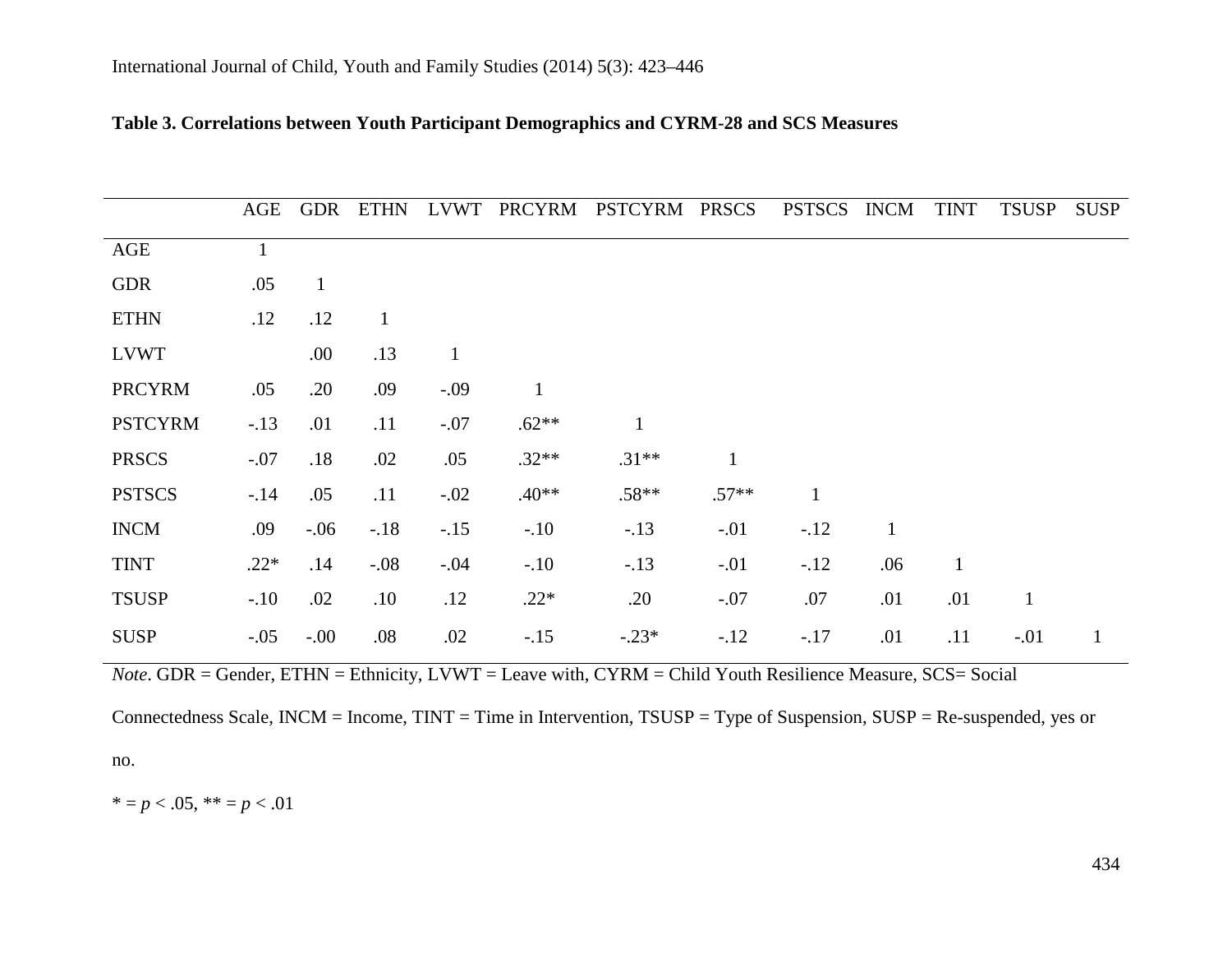| Effect          | Pillai's Trace |       | $df_l$ | $df_2$ |
|-----------------|----------------|-------|--------|--------|
| <b>PRCYRM</b>   | .65            | 78.90 | 2      | 84     |
| <b>PRSCS</b>    | .20            | 10.25 | 2      | 84     |
| <b>CRYMHILO</b> | .54            | 48.74 | 2      | 84     |
| <b>SCSHILO</b>  | .40            | 27.47 | 2      | 84     |

## **Table 4. Multivariate Tests for Significance** (p < .05)

*Note*. PRECYRM = Baseline measure of resilience, PRSCS = Baseline measure of social connectedness, CRYMHILO = groups by increase or decrease in resilience scores, SCSHILO = groups by increase or decrease in resilience scores.

*Qualitative*. The qualitative findings explicate results from the quantitative phase of the study. Specifically, items from the measures were used to identify emergent themes that yield the value of youth-adult and youth-youth interactions and their role in improving youth's attitudes and self-beliefs. Three themes were developed and delineate youth experiences in the program using positive relationships with adults and peers and increased self-efficacy (Figure 2). The results are described as many (range from 10 to 15), some (range from 5 to 9), and a few (less than  $5$ ).



*Figure 2***. Conceptual model demonstrating the relationship between themes**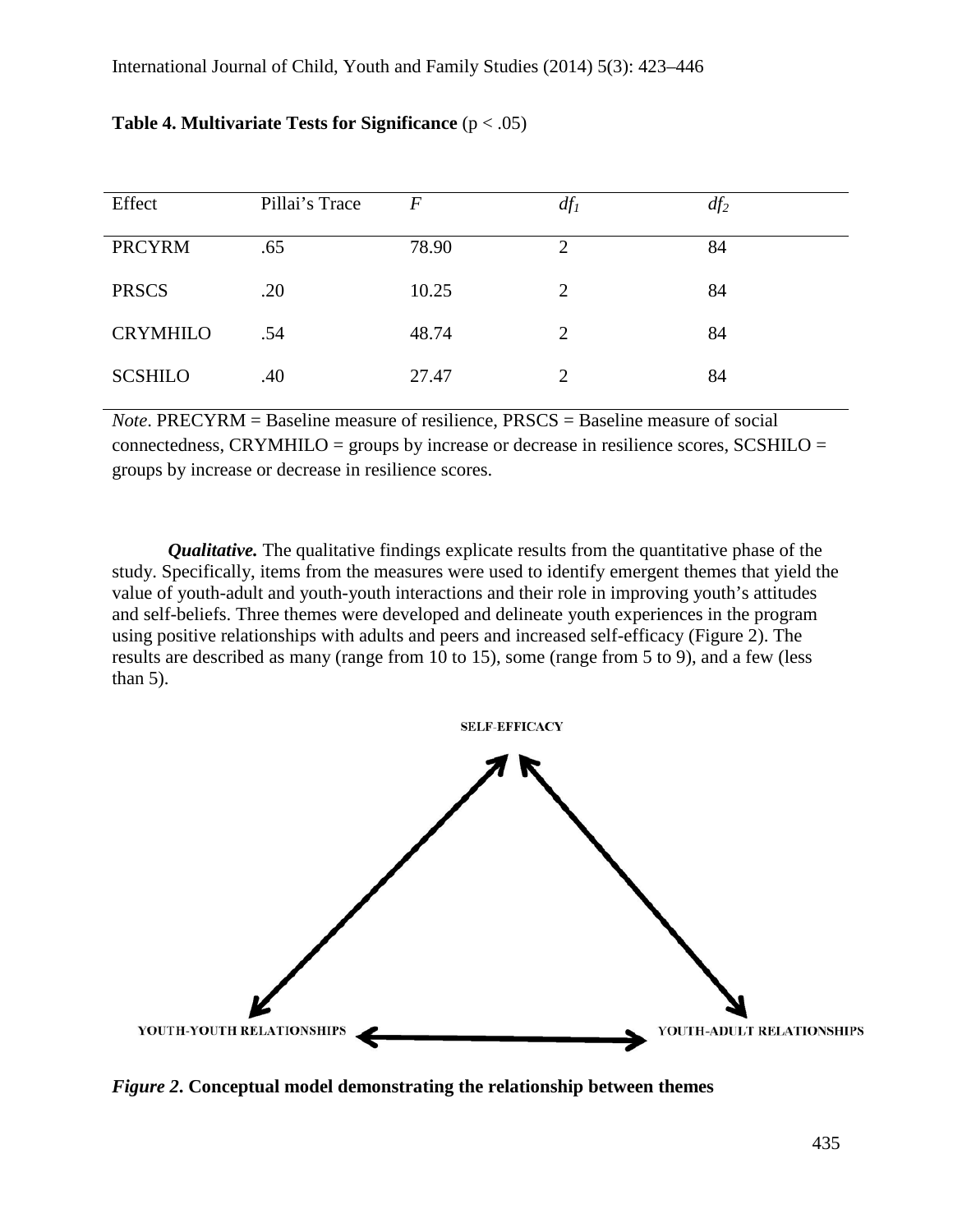*Self-efficacy.* In this study self-efficacy was conceptualized from codes such as *academic achievement, improved attitudes about school,* and *recognition of individual strengths* and demonstrates how youth felt competent and encouraged. Self-efficacy emerged from social cognitive theory and describes how personal and environmental factors interact to influence youth behaviors and ability (Bandura, 2001). In this analysis, self-efficacy characterized the bidirectional relationship between psychological and social domains observed from the interviews. Another important code under this theme was autonomy, which denotes the ability of youth to form their own choices and manage activities. Many of the youth discussed how the program provided them with opportunities to choose their academic work and recreational activity.

[I'm] *thinking like* [the program] *is not like school…you pick your own choices of what you want to do the whole time while you're there…you get to pick what subject you want to do first and then during lunch or during activity time you can pick what you want to do there also.* (GI1)

Across all interviews, youth perceived the program as a place where they increased an awareness of their abilities and strengths and how this translated into other domains of their social ecology (e.g., school, peers, and parents). This can be captured in Bandura (2005) and Pajares' (2006) assertion of self-governance among youth and its role in increasing perceptions of competence and personal agency. Additionally, many youth discussed their engagement in self-reflection through morning group activities and positive decision-making. Text segments such as "recognizing my strengths", "changing my attitude", and "managing anger" emerged across male and female participants.

*I always got angry over some things...I always wanted to get into a fight...umm, if someone talked junk about me or if they disrespected me, I would get angry, I would go confront them and be all in their space and about to hit them but that changed.* (GI2)

*It affected me….it made me and my family closer….me and my dad are have a better relationship….I do better in school…I don't fight anymore.* (I1)

Many of the youth discussed the value of academic support received in the program. Youth discussed how this was an important aspect of their experience and provided them with opportunities to maintain their academic work during out-of-school time. Text segments such as "made me think about work differently", "make sure you succeed", and "having more one-onone academic time" were coded as academic support. When asked about how this experience was different from school, one participant responded:

*I guess like the* [staff] *and like the people that work there are more like hands on with the kids and they really help you a lot, like with if you have projects to do or just classwork to do…it was like we had a few hours to do work, but I didn't really notice because I was like actually engaged*. (I2)

To frame the next themes, it is important to highlight how these converge with our quantitative findings, specifically to social connectedness. Items from the social connectedness measure were used to match codes and corresponding text segments across all interviews (Table 5) and guided the discussion section.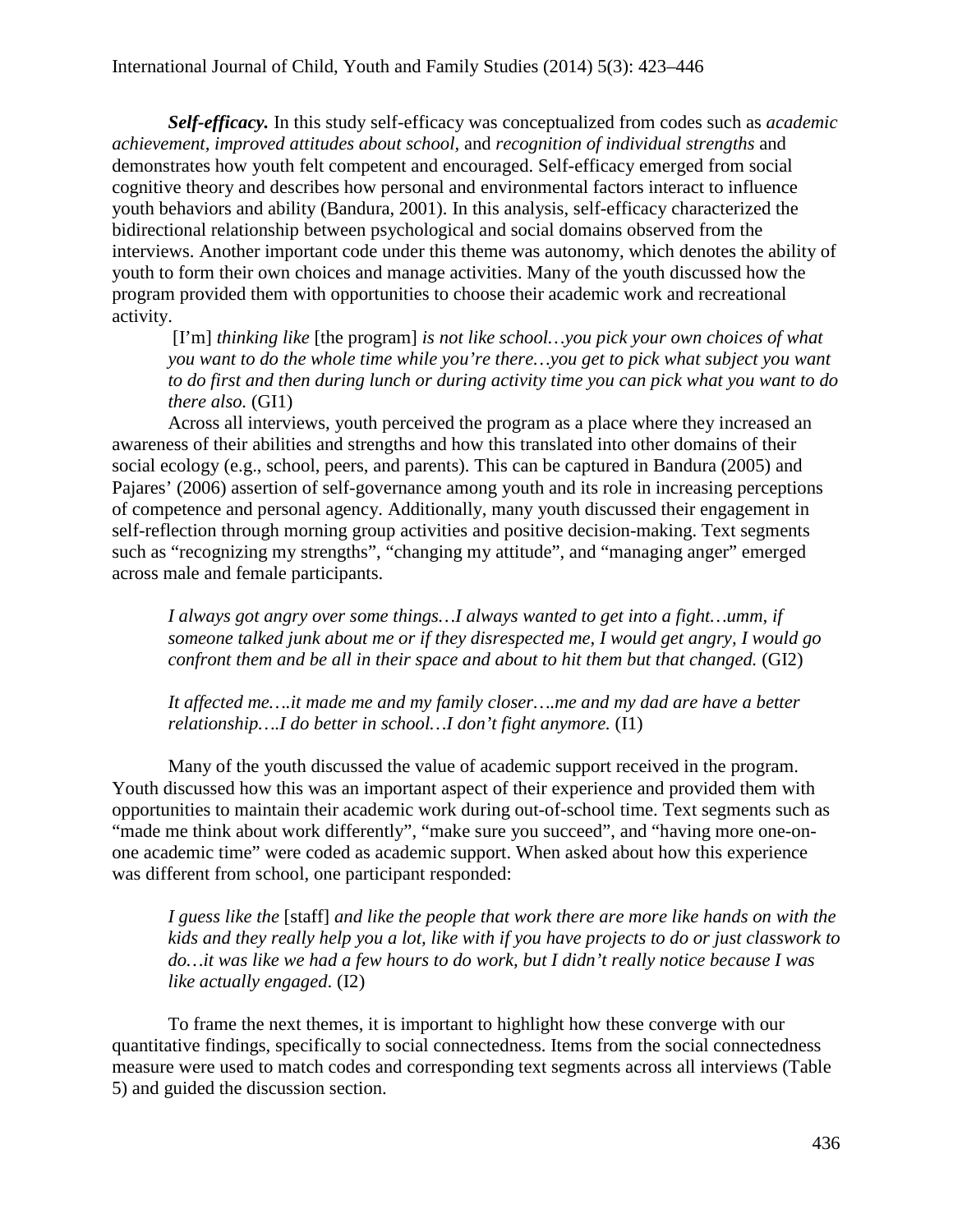*Youth-Youth Relationships***.** Youth-youth relationships emerged as an important theme across all interviews. Although youth knew they were all there by way of suspension, the program allowed them to meet new people across schools and realize similar challenges. Text segments such as "meeting new people", "maintaining friendship", and "we are all friends now" illustrate the bonds youth form with peers. Moreover, the use of group activities in morning icebreakers allowed youth to be vulnerable and share personal challenges. This social activity provided an opportunity for youth to get to know other peers and form lasting relationships.

*And you get to meet like a lot of people you don't know even though if they like in different schools and everything like you get to know them*. (GI2)

The program also sponsored extension activities like reunion and after-school tutoring and workshops to youth participants. It was through these experiences youth maintained relationships with each other and pursued experiences outside the context of the program. As one group of female participants indicated when discussing experiences with other students:

*It helped me and her relationship…we used to fight but we are friends now. But now we are like closer than before and I trust her, she told me what was wrong 'cause she been through a lot and she tries to make sure I never go through that.* (GI2)

*Youth-Adult Relationships.* Youth perceived the staff as being nurturing and codes such as "safe place", "feeling valued", and "care for" were consistent across all interviews. Participants also valued the sustained relationships with staff after leaving the program and discussed the ability to always return for support. Through their involvement in the program, youth were able to access social support and garner resources from adults through positive messages and referrals to other support services. The structured time in academic support and recreational activities were important spaces for participants to bond with adult volunteers and staff. Participants valued the academic time, one-on-one assistance, and its relation to achieving their own academic goals outside of school. For example, one youth mentioned:

[Through the program]*…at least I want to stay in school and graduate.* (GI1)

Additionally, the characteristics of the staff centered on being caring, supportive, and having the ability to recognize youth strengths. For some youth, interacting with adults who gave them a "clean slate" and focus on their strengths and resources were vital to their experience. One participant discussed how staff interactions allowed them to perceive the environment not punitively but rather a place to instill important skills:

[It is] *not really like a punishment...] guess it is sort of like a punishment but it's not. 'Cause it's like practically teaching you life skills and all that.* (I1)

Emergent processes associated with the value of social support and accessing human and organizational resources was evident in this theme. Speaking about how the staff made them feel, one participant stated: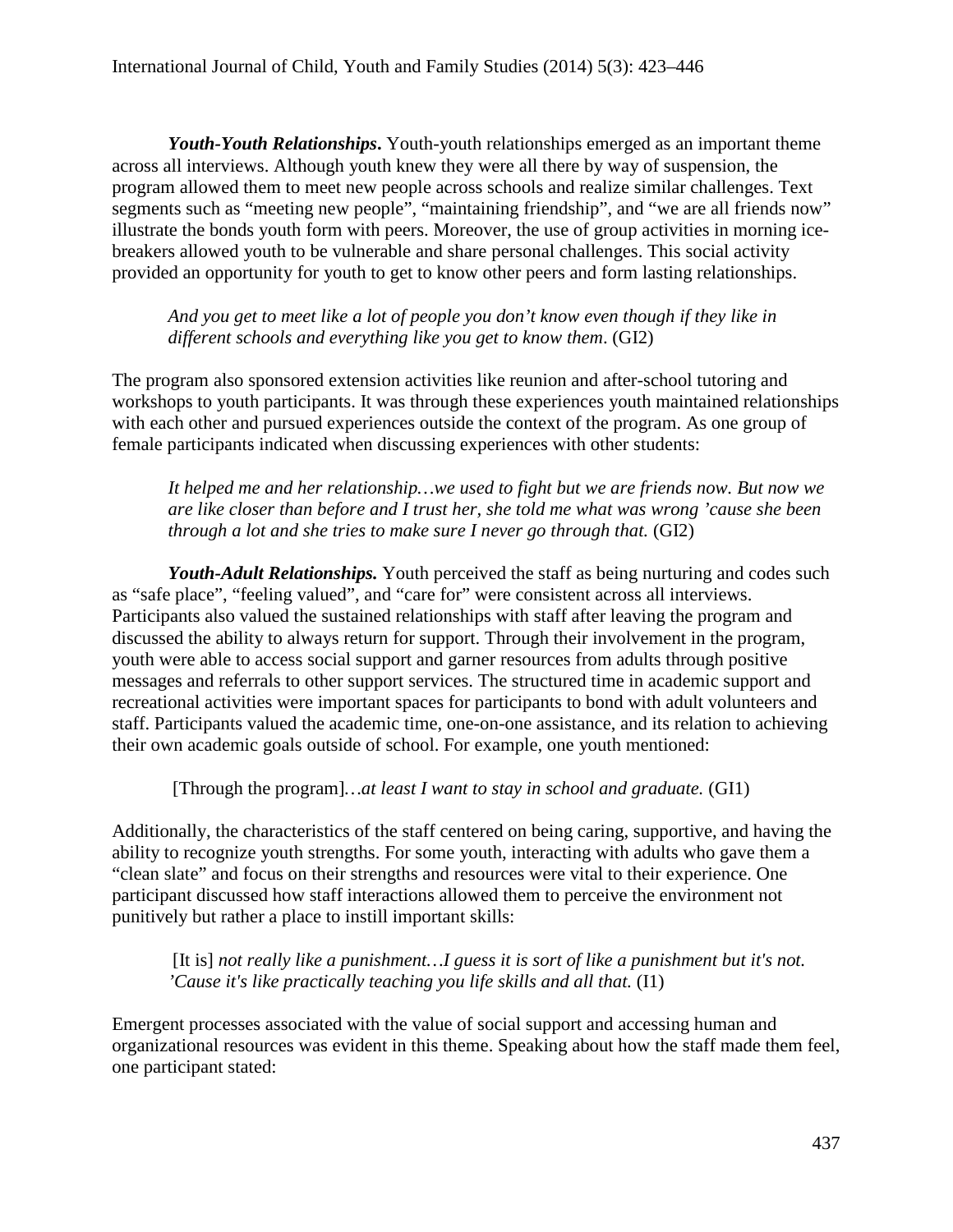*So they made us feel like welcome and special…like I used to feel that no one actually cared about me and when I got there everybody was so kind and they told me they knew and support me and cared about me and that's when I felt like I had people that actually cared about me and wanted to do good.* (GI2)

#### **Discussion**

The aims of this study were to examine the effects of a community-based alternative-tosuspension program in promoting resilience and social connectedness among youth and reducing re-suspension. Program effect in resilience and social connectedness was moderately supported. An analysis of mean differences did demonstrate that there was a significant increase in resilience and social connectedness from the baseline to post level; however, the results indicate a small effect in resilience. Examining two groups of students, those whose scores increased versus decreased, results indicate a moderate but significant main effect in post scores. The greatest gains among youth participants were demonstrated in social connectedness. Given qualitative findings, it is clear that youth began to form bonds with program staff and peers and these were extremely valuable to the youth and how they constructed meaning in the program.

The inconclusive findings from the logistic regression model would suggest that neither resilience nor social connectedness predict the likelihood of youth not being re-suspended. Although the lead author anticipated that high scores on the measures would decrease a youth's chance of re-suspension, the results did not support this claim. The lead author would like to acknowledge that this is indicative of similar findings using psychosocial constructs in predicting re-suspension rates (Dupper, 1998; Bruenlin et al., 2004). In this paper, ethnicity, gender, and other youth demographic variables were not associated with re-suspension and thus were not explored in the regression analysis.

There are a number of explanations associated with these findings; for one, youth spent a relatively short (average attendance  $=$  4 days) amount of time in the program. Since 50% of youth participants were suspended for non-violent related offenses (e.g., skipping school), it is possible that the lack of serious offense may not necessarily be indicative of higher suspension rates. Research does suggest that youth who have chronic behavior problems (e.g., fighting and insubordination) are more likely to be re-suspended (Raffaele Mendez, 2003). Secondly, a majority of youth in the sample was not re-suspended (75%) and other extraneous variables may contribute to this outcome outside of program participation.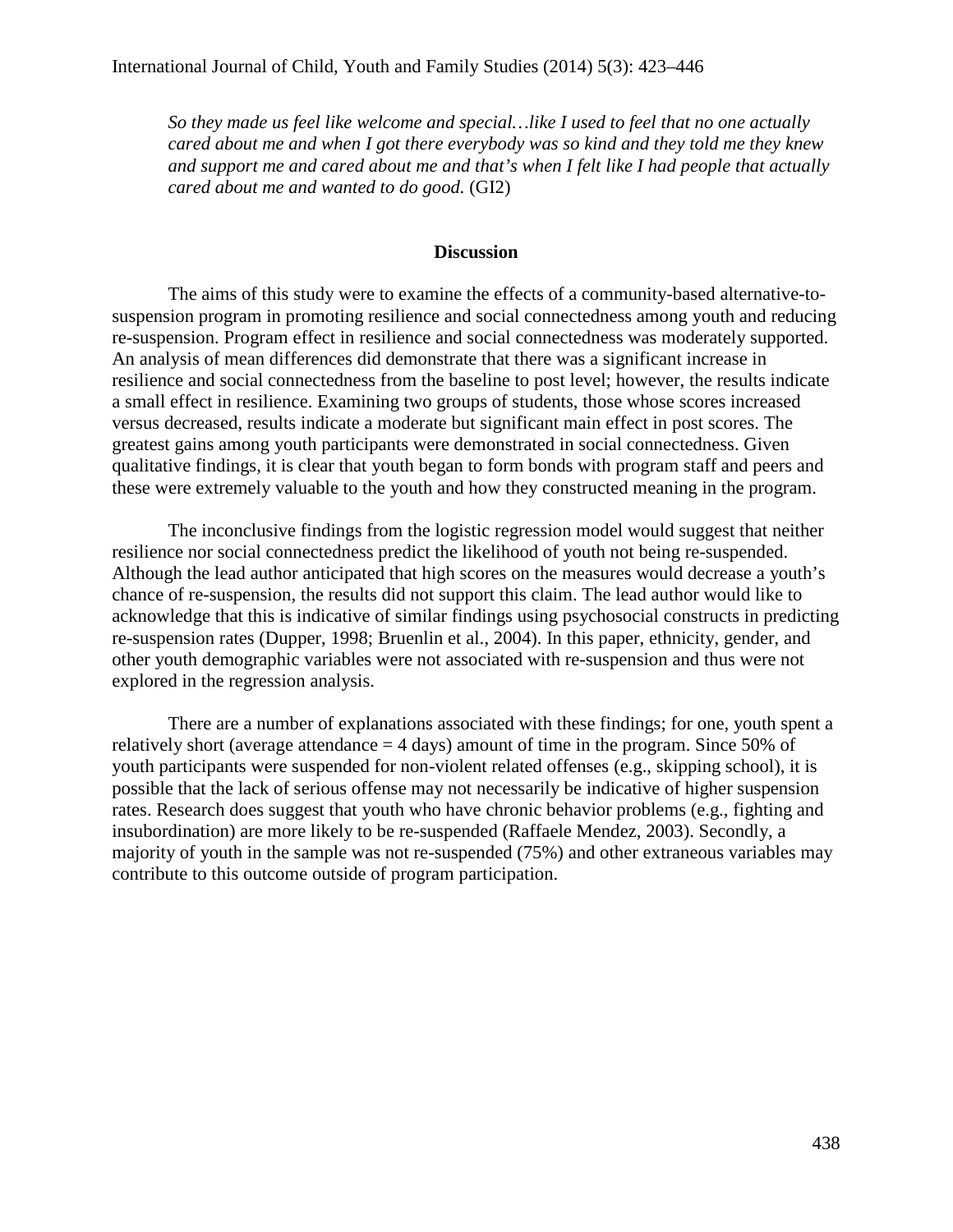| SCS (Items)                                                                                                                                     | Codes                                             | <b>Text Segment</b>                                                                                                                                                                                                                                                                                                                                                                                                                                                          |
|-------------------------------------------------------------------------------------------------------------------------------------------------|---------------------------------------------------|------------------------------------------------------------------------------------------------------------------------------------------------------------------------------------------------------------------------------------------------------------------------------------------------------------------------------------------------------------------------------------------------------------------------------------------------------------------------------|
| Item 5. I feel close to<br>people                                                                                                               | Positive connections with<br>adults               | Yeahyou can definitely go and they help you out with your problems. Like if you're<br>willing to come out and tell them. You can always go back (GI3).                                                                                                                                                                                                                                                                                                                       |
|                                                                                                                                                 |                                                   | Cause it's like people that you don't knowand they make you feel special, like the<br>[staff] male you feel special, I mean I am scared of counselors [but they], yeah they<br>make you feel special (GI2).                                                                                                                                                                                                                                                                  |
| Item 6. I feel connected<br>to the world around me<br>Item 8. I see people as<br>friendly and<br>approachable<br>Item 10. I feel                | Sense of community<br>Value talents and strengths | I really suggest it to everybody that's going through tough times, they make you feel<br>welcome and they actually support youthey actually make you feel welcome like you<br>are needed in this world and they give you pictures in your head of "wow"they make<br>your relationships better (GI2)<br>At [the program] you get to change and turn your life aroundthey are really helpful,<br>not like our teachersthey are right beside us helping us, lending a hand (I3) |
| understood by the<br>people I know                                                                                                              |                                                   |                                                                                                                                                                                                                                                                                                                                                                                                                                                                              |
| Item 12. I am able to                                                                                                                           | Increase social network                           | Get more oriented with peers and you like talk to them and more [time] is provided<br>$(GI1)$ .                                                                                                                                                                                                                                                                                                                                                                              |
| relate to my peers<br>Item 16. I am able to<br>connect with other<br>people<br>Item 20. I feel I<br>participate with<br>individuals and a group | Engagement with peers                             | Like I really didn't know anyone once I got there but then like every morning they have<br>this thing where you like introduce everyone that's there and I like I [really] got to know<br>everyone there (I1).                                                                                                                                                                                                                                                               |
|                                                                                                                                                 | Improved relationships with<br>family             | [The program] had me changecause I started thinking positive and I started trusting<br>my mom and my friends here and telling everyone things like even personal things that I<br>really didn't like telling. I trust themit was actually really good (GI2).                                                                                                                                                                                                                 |
|                                                                                                                                                 | Improved perceptions of adults                    | [The program] helped me with how I look at grownups too. I used to, they used to tell<br>me advice and I would just like blow it off like I don't care. Yeah, okay whatever.<br>Now I take it in and try and use it (GI3)                                                                                                                                                                                                                                                    |

# **Table 5. Matrix Identification of Items from the SCS Measure, Codes, and Text Segments**

*Note*.  $GI = Group$  *Interview*,  $I =$  *Interview*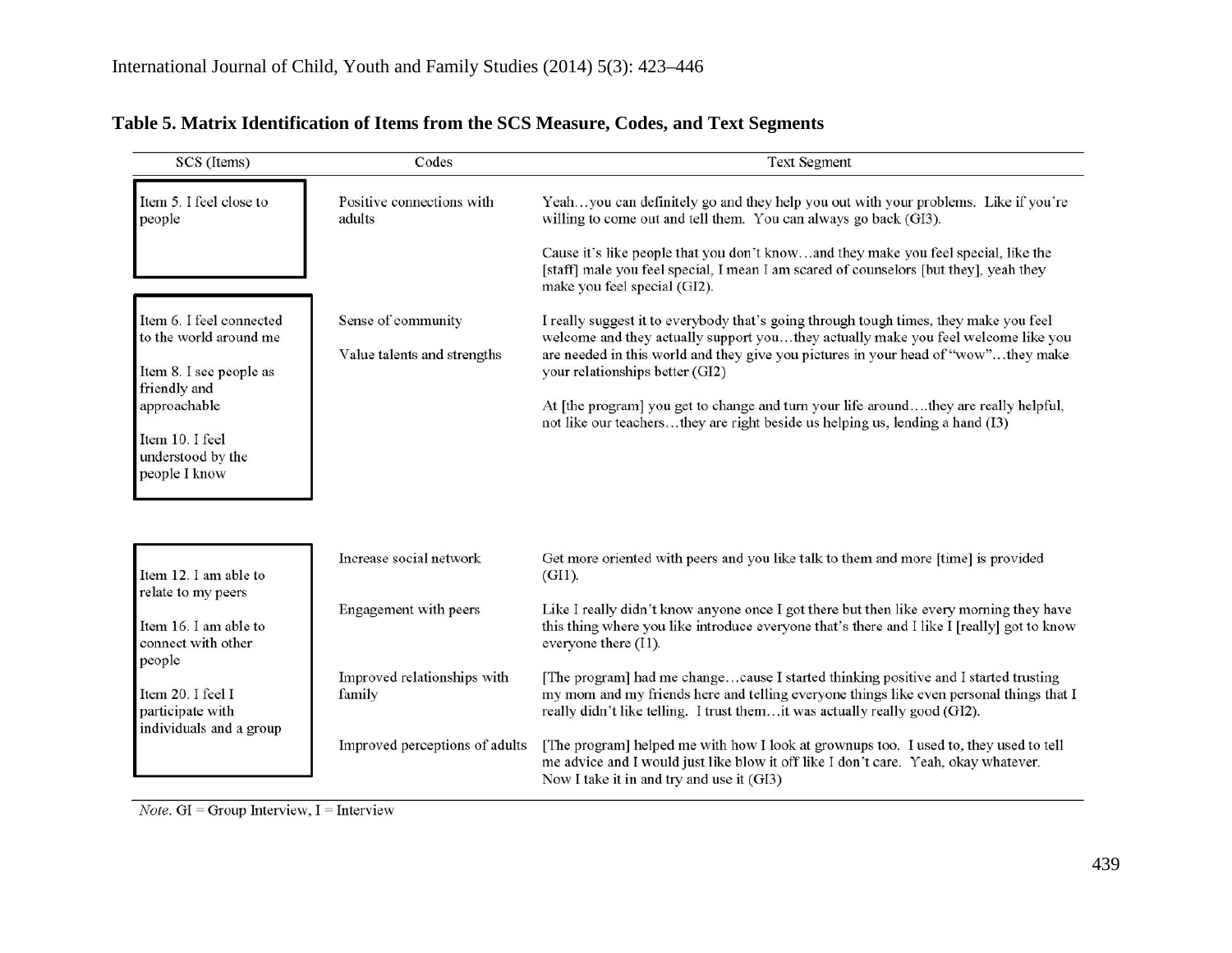The convergence of quantitative and qualitative findings illustrates the important value of community-based organizations, specifically among suspended youth, a psychological sense of connectedness. Bowers et al. (2010) suggest these connections are vital to youth success and their ability to navigate adversity. The findings also demonstrate the dynamic interaction between environmental, personal, and behavioral factors outlined in self-efficacy theory (Bandura, 2001; Pajares, 2005). Convergence of qualitative and quantitative findings also alludes to youth's subjective interpretation of closeness and awareness of the interpersonal relationships that exist within the program. In many ways, these findings contribute to the literature on the importance of youth-adult connections in promoting the capacity of youth to lead thriving lives (Brennan, 2008; Hansen et al., 2013). Additionally, youth perceptions of the relationships and closeness with adults in the program may further elucidate the increase in social connectedness.

#### *Limitations*

There are some inherent limitations in this study and threats to internal validity. For one, given the relative short time spent in the alternative-to-suspension program it is possible the participants were familiar with the items on the measure and thus responses on the post measures were similar to the baseline measures. Given the relative small sample and effect size (i.e., resilience), it is possible that Type 1 error occurred; this is especially true when observed power is below .50. The magnitude of the observed effect (change as a result of program) was small in the resilience measure (.23) and only explained about 9% of the variance in the sample. Thus it is evident that there may be confounding factors explaining our results and the associated change in resilience and social connectedness. Also, it is important to note that youth scores on the resilience and social connectedness baseline measure were not indicatively low (mean = 100.76; 70.85). For example, the lowest score on the baseline measure of resilience was 71 and only about 6% scored less than 80. Lastly, this study did not include a comparison group to assess whether unique program effects existed for youth in the program versus those who did not attend.

Our qualitative findings are limited to the perceptions of youth who participated in interviews (12% of the study population). Although the use of interviews is common in qualitative research, it is possible that youth may have withheld specific responses to some of the questions or simply agreed with other youth during group interviews (group conformity). In addition, this study did not expand interviews beyond the selected group of youth to reach a point of saturation (Morse, Barrett, Mayan, Olson, & Spiers, 2002). Additionally, although the authors followed procedures to ensure youth interviews represented the demographics of the program, it is evident that some of the youth's experiences are not present in the findings. The lead author also acknowledges some gaps in conceptualizing resilience and social connectedness in this study.

Despite these limitations, findings from this study expand the significance of CBOs in promoting youth psychosocial skills and connections to their socio-ecology. As alternatives to suspension, CBOs can play an active role in keeping youth engaged in pro-social activities and promoting efficacy. CBOs are linked to the social ecology of youth and there is a need to engage in research that broadens the ways in which they support youth along the developmental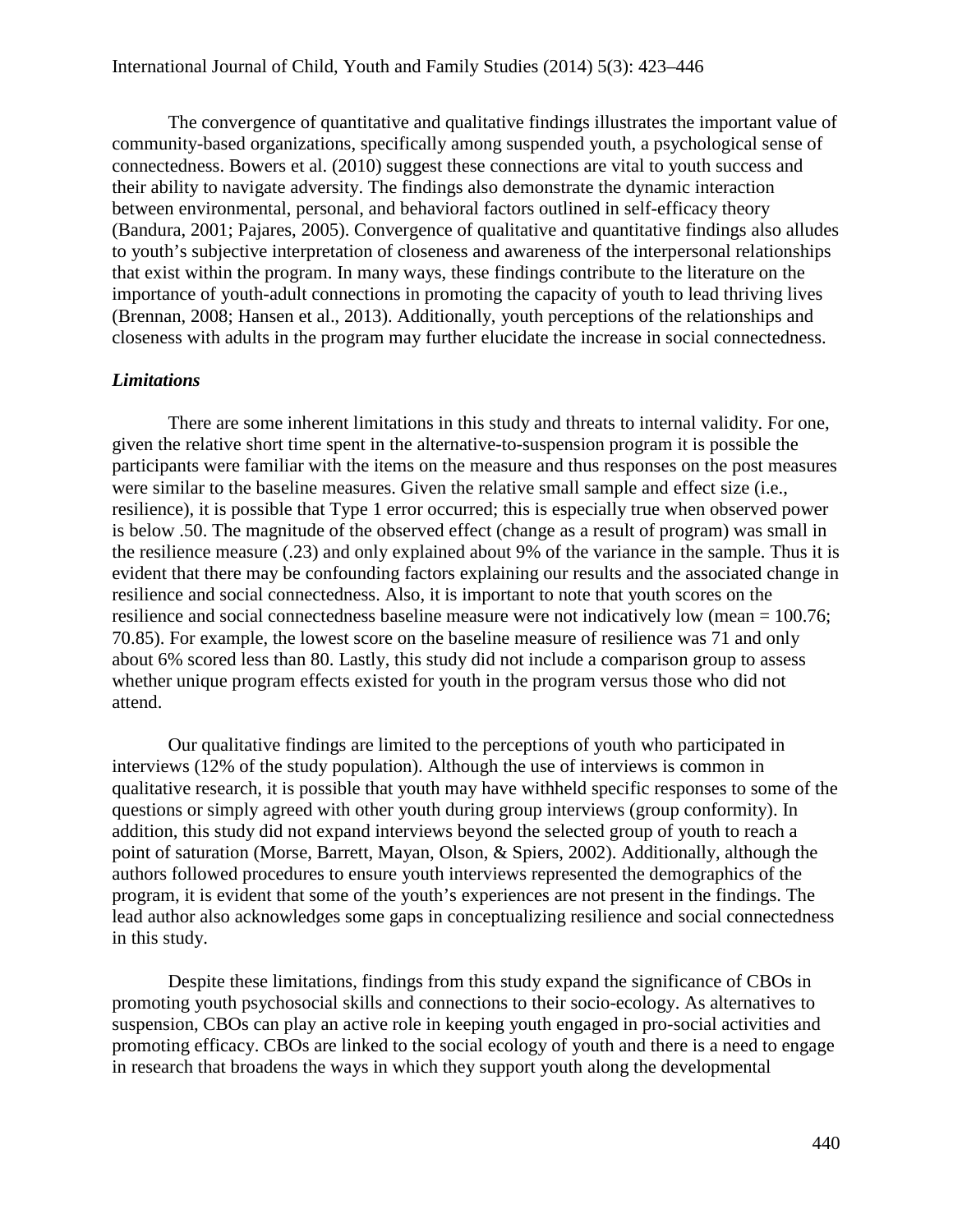continuum. More work is needed to further expand the unique mediating role CBOs play between schools and families and how this translates in youth developmental trajectories.

#### **Conclusion**

Considering the daunting statistics associated with youth who receive out-of-school suspension (Arcia, 2006; Carpenter & Ramirez, 2007; Hatt, 2011; Hemphill et al., 2006; Gregory et al., 2010), there exists a need to identify alternatives. More importantly, it is imperative to identify alternative settings that provide youth with environments that reinforce pro-social skills, academic support, and community engagement. CBOs have the advantage of mitigating the relationship between being suspended and disengaged youth and risks. Findings from the study reveal that there are immediate advantages for youth who participated in a community-based alternative-to-suspension program and demonstrate how CBOs, like the YMCA, continue to address a variety of youth developmental needs and serve as "safe places" for youth (Mozaffarian et al. 2010; Skybo & Polivka, 2007; Whiteley et al., 2007; Yampolskaya, et al., 2004).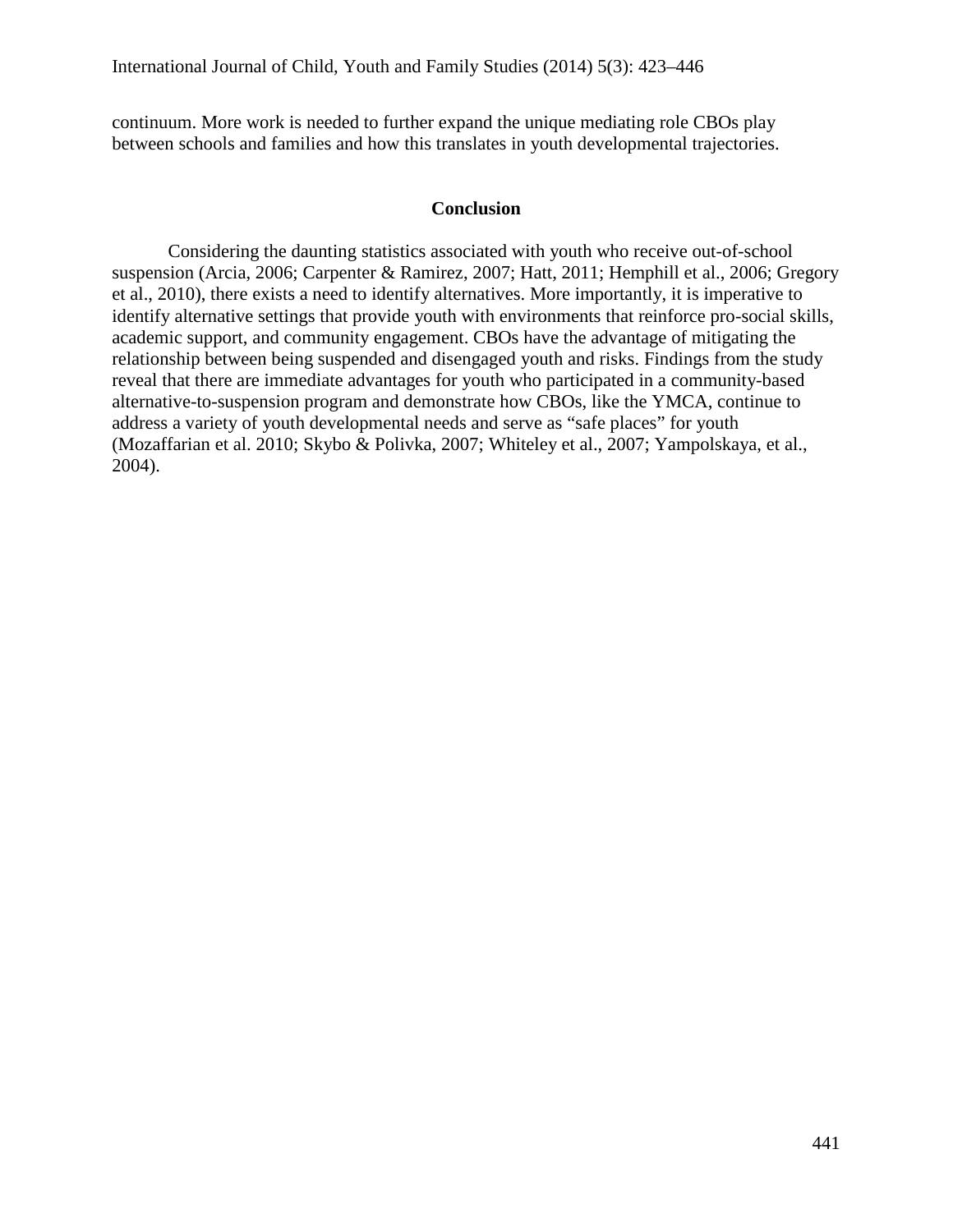#### **References**

- Arcia, E. (2006). Achievement and enrollment status of suspended students: Outcomes in a large, multicultural school district. *Education and Urban Society*, *38*(3), 359–369.
- Bandura, A. (2001). Social cognitive theory: An agentic perspective. *Annual Review Psychology, 52*, 1–26.
- Bandura, A. (2005). Adolescent development from an agentic perspective. In T. Urdan & F. Pajares (Eds.), *Self-efficacy beliefs of adolescents* (pp. 1–43). Charlotte, NC: Information Age Publishing
- Bazeley, P., & Jackson, S. (2013)*. Qualitative data analysis with NVivo* (2nd ed.). Thousand Oaks, CA: Sage Publications
- Bowers, E. P., Li, Y., Kiely, M. K., Brittian, A., Lerner, J. V., & Lerner, R. M. (2010). The 5 Cs model of positive youth development: A longitudinal analysis of confirmatory factor structure. *Journal of Youth & Adolescence*, *39*(7), 720–735. doi: 10.1007/s10964-010- 9530-9
- Boyle, P. (2002). Proof at last: Youth development programs do work! *Education Digest, 67*(6), 40–46.
- Braun, V., & Clarke, V. (2006). Using thematic analysis in psychology. *Qualitative Research in Psychology, 3*, 77–101. http://dx.doi.org/10.1191/1478088706qp063oa
- Brennan, M. A. (2008). "Conceptualizing resiliency: An interactional perspective for community and youth development." *Special issue of Child Care in Practice Building - Resilience in Children, Families, and Communities*, *14*(1), 55–64.
- Bruenlin, D. C., Cimmarusti, R. A., Bryant-Edwards, T. J., & Hetherington, J. S. (2004). Conflict resolution training as an alternative to suspension for violent behavior. *The Journal of Educational Research*, *95*(6), 349–357.
- Cameron, M. (2006). Managing school discipline and implications for school social workers: A review of the literature. *Children and Schools*, *28*, 219–227.
- Carpenter, D., & Ramirez, A. (2007). More than one gap: Dropout rate gaps between and among black, Hispanic, and white students. *Journal of Advanced Academics*, *19*(1), 32–64.
- Christensen, H., Pallister, E., Smale, S., Hickie, I. B., & Calear, A. L. (2010). Community-based prevention programs for anxiety and depression in youth: A systematic review. *Journal of Primary Prevention, 31*(3), 139–170. doi: 10.1007/s10935-010-0214-8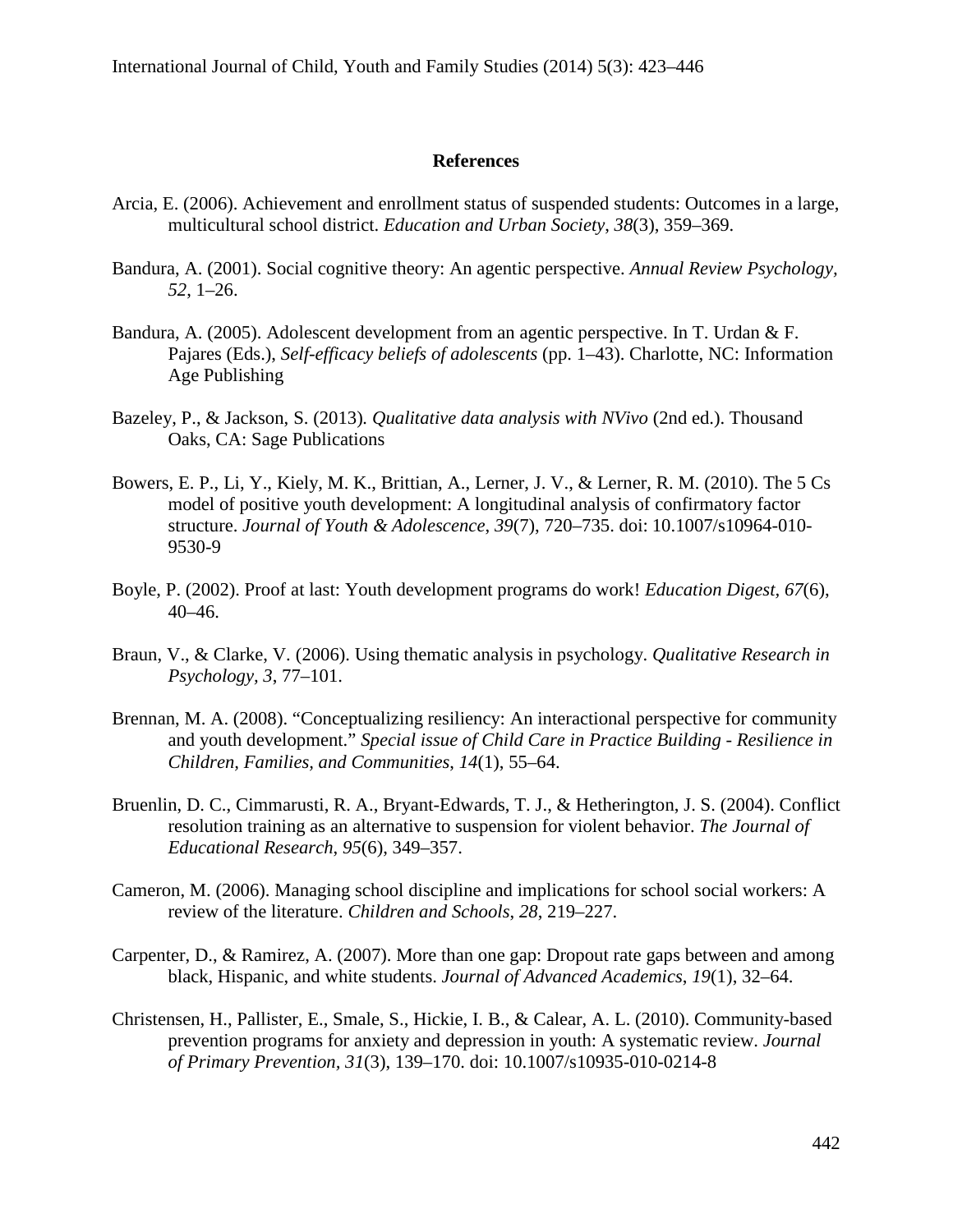- Cicchetti, D. (2003). Foreword. In S. S. Luther (Ed.), *Resilience and vulnerability: Adaptation in the context of childhood adversities* (pp. xix–xxvii). Cambridge, UK: Cambridge University Press.
- Creswell, J. W., & Plano Clark, V. L. (2011). *Designing and conducting mixed methods research*  (2nd ed.). Los Angeles: Sage Publications.
- deMarrais, K. (2004). Qualitative interview studies: Learning through experience. In K. deMarrais, & S. D. Lapan (Eds.), *Foundations for research: Methods of inquiry in education and the social sciences* (pp. 51–68). Mahwah, NJ: Lawrence Erlbaum.
- Dugger, J. M., & Dugger, C.W. (1998). An evaluation of a successful alternative high school. *The High School Journal*, *81*(4), 218–228.
- Dupper, D. R. (1998). An alternative to suspension for middle school youths with behavior problems: Findings from a "school survival" group. *Research on Social Work Practice, 8*(3), 354–366.
- Dupper, D. R., Theriot, M. T., & Craun, S.W. (2009). Reducing out-of-school suspensions: Practice guidelines for school social workers. *Children and Schools*, *31*(1), 6–14.
- Edwards, O. W., Mumford, V. E., & Serra-Roldan, R. (2007). A positive youth development model for youth considered at-risk. *School Psychology International, 28*(1), 28–45.
- Eichas, K., Albrecht, R. E., Garcia, A. J., Ritchie, R. A., Varela, A., Garcia, A., et al. (2010). Mediators of positive youth development intervention change: Promoting change in positive and problem outcomes. *Child & Youth Care Forum, 39*(4), 211–237. doi: 10.1007/s10566-010-9103-9
- Esterberg, K. G. (2002). *Qualitative methods in social research*. Boston: McGraw Hill.
- Fergus, S., & Zimmerman, M. A. (2005). Adolescent resilience: A framework for understanding healthy development in the face of risk. *Annual Review of Public Health*, *26*, 399–419.
- Gregory, A., Skiba, R., & Noguera, P. (2010). The achievement gap and the discipline gap: Two sides of the same coin. *Educational Researcher*, *39*, 59–68. doi: 10.3102/0013189X09357621
- Hansen, L. O., Tinney, B., Asomugha, C. N., Barron, J. L., Rao, M., Curry, A., et al. (2013). "You Get Caught Up": Youth decision-making and violence. *Journal of Primary Prevention, 35*, 21–31. doi: 10.1007/s10935-013-0328-X.
- Hatt, B. (2011). Still I rise: Youth caught between the worlds of schools and prisons. *Urban Review: Issue and Ideas in Public Education*, *43*(4), 476–490.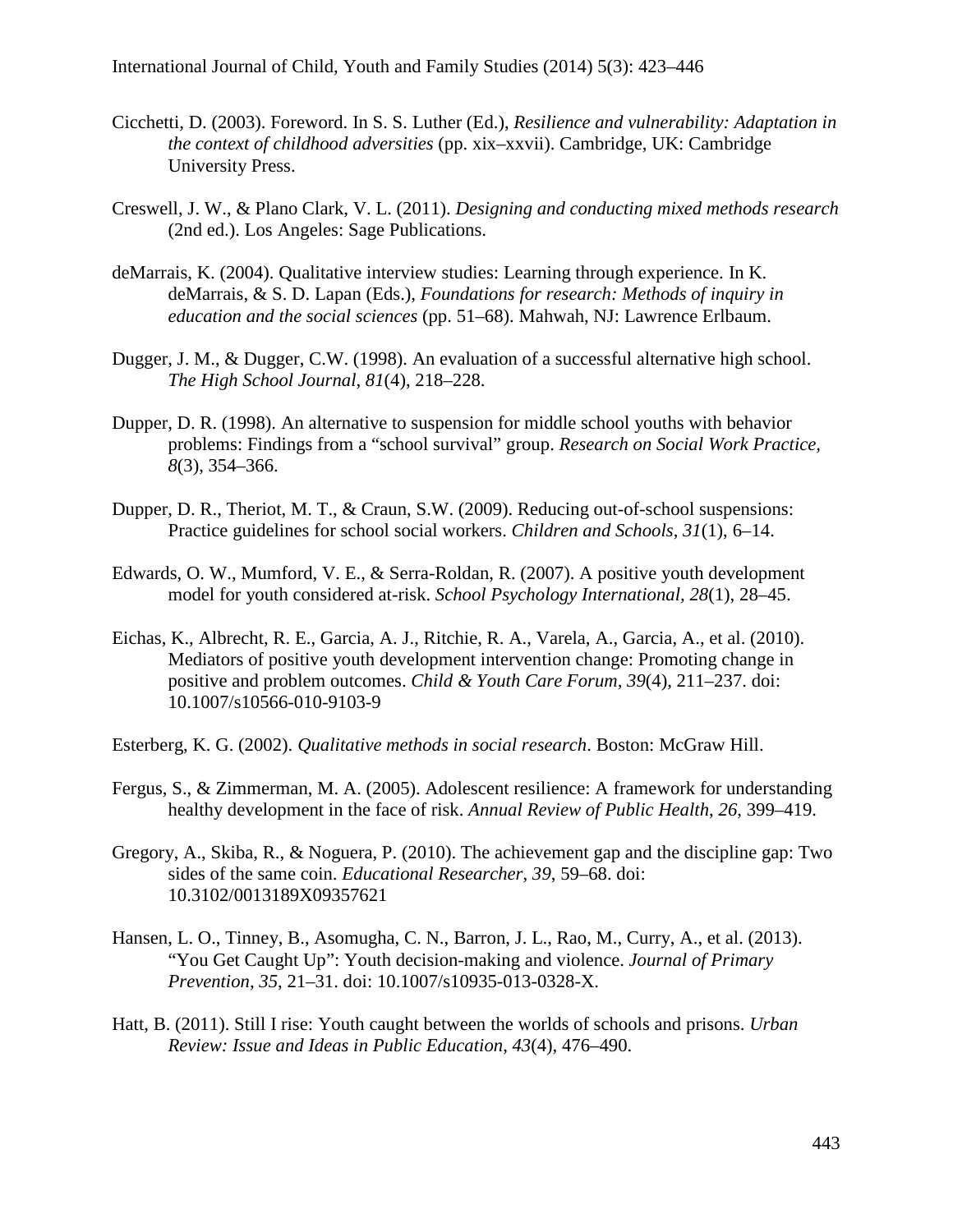International Journal of Child, Youth and Family Studies (2014) 5(3): 423–446

- Hemphill, S. A., Heerde, J. A., Herrenkohl, T. I., Toumbourou, J. W., & Catalano, R. F. (2006). The effect of school suspensions and arrests on subsequent adolescent antisocial behavior in Australia and the United States. *Journal of Adolescent Health*, *39*(5), 736–744.
- Henry, K. L., & Huizinga, D. H. (2007). School-related risk and protective factors associated with truancy among urban youth placed at-risk. *Journal of Primary Prevention, 28*(6), 505–519. doi: 10.1007/s10935-007-0115-7
- Karcher, M. J., & Finn, L. (2005). How connectedness contributes to experimental smoking among rural youth: Developmental and ecological analyses. *Journal of Primary Prevention*, *26*, 25–36. doi: 10.1007/s10935-004-0989-6
- Karcher, M. J., & Sass, D. (2010). A multicultural assessment of adolescent connectedness: Testing measurement invariance across gender and ethnicity. *Journal of Counseling Psychology*, *57*(3), 274–289. doi:10.1037/a0019357
- Krezmien, M. P., Leone, P. E., & Achilles, G. E. (2006). Suspension, race, and disability: Analysis of statewide practices and reporting. *Journal of Emotional and Behavioral Disorders*, *14*(4), 217–226.
- Lambert, S. D., & Loiselle, C. G. (2008). Combining individual interviews and focus groups to enhance data richness. *Journal of Advanced Nursing*, *62*(2), 228–237. doi: 10.1111/j.1365-2648.2007.04559.x
- Laser, J. A., & Leibowitz, G. S. (2009). Promoting positive outcomes for healthy youth development: Utilizing social capital theory. *Journal of Sociology & Social Work, 36*(1), 87–102.
- LeCompte, M. D. (2000). Analyzing qualitative data. *Theory into Practice, 39*(3), 146–154.
- Lee, R. M., Draper, M., & Lee, S. (2001). Social connectedness, dysfunctional interpersonal behaviors, and psychological distress: Testing a mediator model. *Journal of Counseling Psychology*, *48*(3), 310–318.
- Lee, R. M. (2005). Resilience against discrimination: Ethnic identity and other-group orientation as protective factors for Korean Americans. *Journal of Counseling Psychology, 52*(1), 36–44. doi: 10.1037/0022-0167.52.1.36
- Lerner, R. M. Fisher, C. B., & Weinberg, R. A. (2000). Toward a science of and for the people: Promoting civil society through the application of developmental science. *Child Development, 71*(1), 11–20.
- Liebenberg, L., Ungar, M., & Van de Vijver, F. (2011). Validation of the child and youth resilience measure-28 (CYRM-28) among Canadian youth. *Research on Social Work Practice*, *22*, 1–8. doi: 10.1177/104973511428619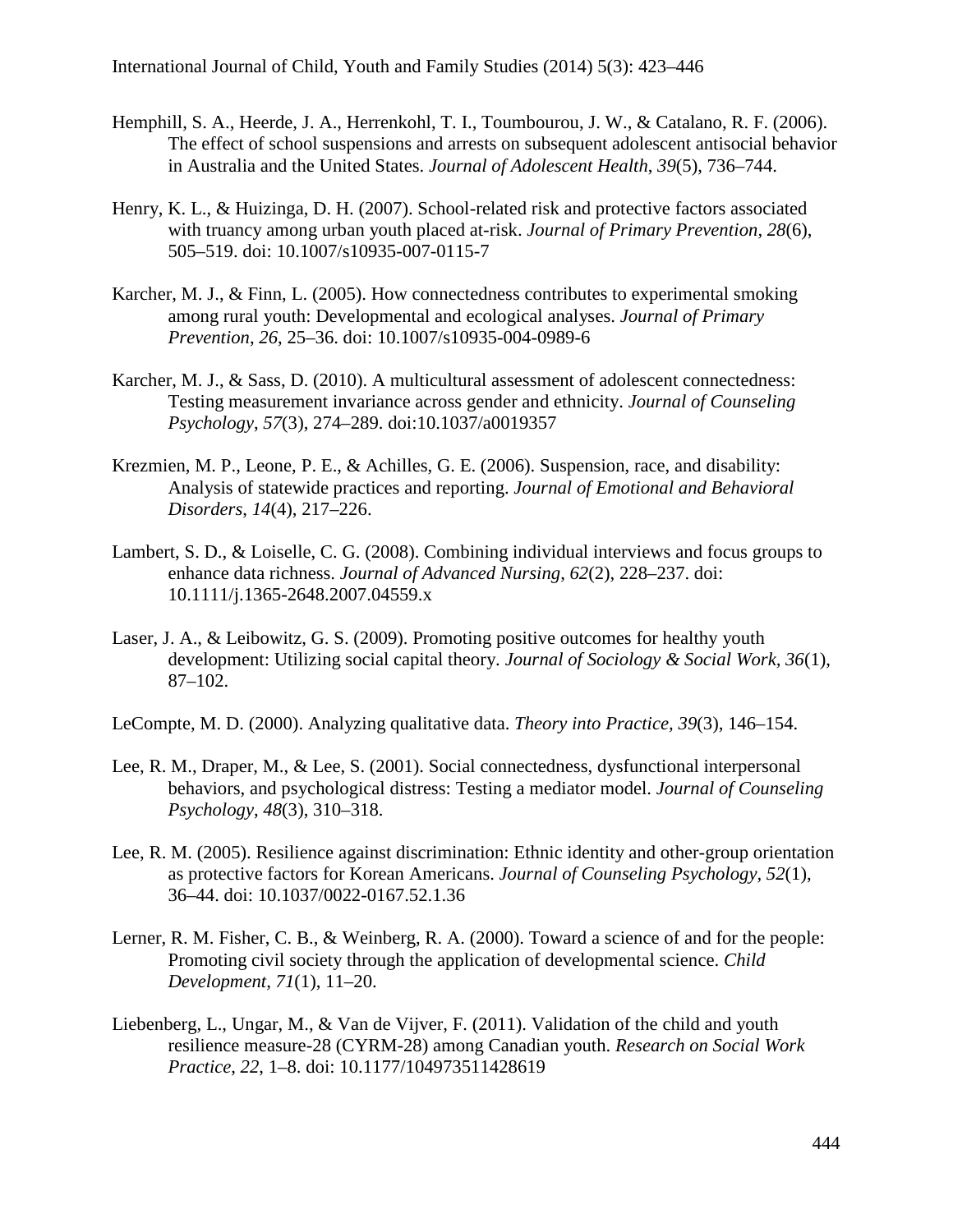- Morse, J. M., Barrett, M., Mayan, M., Olson, K., & Spiers, J. (2002). Verification strategies for establishing reliability and validity in qualitative research. *International Journal of Qualitative Methods, 1*(2), 1–19.
- Mozaffarian, R. S., Wiecha, J. L., Roth, B. A., Nelson, T. F., Lee, R. M., & Gortmaker, S. L. (2010). Impact of organizational intervention designed to improve snack and beverage quality in YMCA after-school programs. *American Journal of Public Healt*h, *100*(5), 925–932.
- National Center for Education Statistics. (2013). Number of students suspended and expelled from public elementary and secondary schools, by sex, race/ethnicity, and state: 2006. Retrieved from [http://nces.ed.gov/programs/digest/d11/tables/dt11\\_170.asp](http://nces.ed.gov/programs/digest/d11/tables/dt11_170.asp)
- Nichols, J. D., & Steffy, B. E. (1999). An evaluation of success in an alternative learning program: Motivational impact versus completion rate. *Educational Review*, *51*(3), 207– 219.
- Onwuegbuzie, A. J., & Leech, N. L. (2006). Linking research questions to mixed methods data analysis procedures. *The Qualitative Report, 11*(3), 474–498. Retrieved from <http://www.nova.edu/ssss/QR/QR11-3/onwuegbuzie.pdf>
- Pajares, F. (2005). Self-efficacy during childhood and adolescence: Implications for teachers and parents. In T. Urdan & F. Pajares (Eds.), *Self-efficacy beliefs of adolescents* (pp. 339– 367). Charlotte, NC: Information Age Publishing.
- Quane, J. M., & Rankin, B. H. (2006). Does it pay to participate? Neighborhood-based organizations and the social development of urban adolescents. *Children and Youth Services Review*, *28*(10), 1229–1250.
- Raffaele Mendez, L. M. (2003). Predictors of suspension and negative school outcomes: A longitudinal investigation. *New Directions for Youth Development, 99*, 17–33.
- Skybo, T., & Polivka, B. (2007). Heath promotion model for childhood violence prevention and exposure. *Journal of Clinical Nursing, 16*, 38–45.
- St. Pierre, T. L., Mark, M. M., Kaltreider, D. L., & Campbell, B. (2001). Boys and Girls Club and school collaborations: A longitudinal study of a multicomponent substance abuse prevention program for high-risk elementary school children. *Journal of Community Psychology, 29*, 87–106.
- Tebes, J. K., Feinn, R., Vanderploeg, J. J., Chinman, M. J., Shepard, J., Branham, T., et al. (2007). Impact of a positive youth development program in urban after-school settings on the prevention of adolescent substance use. *Journal of Adolescent Health, 41*(3), 239– 247.